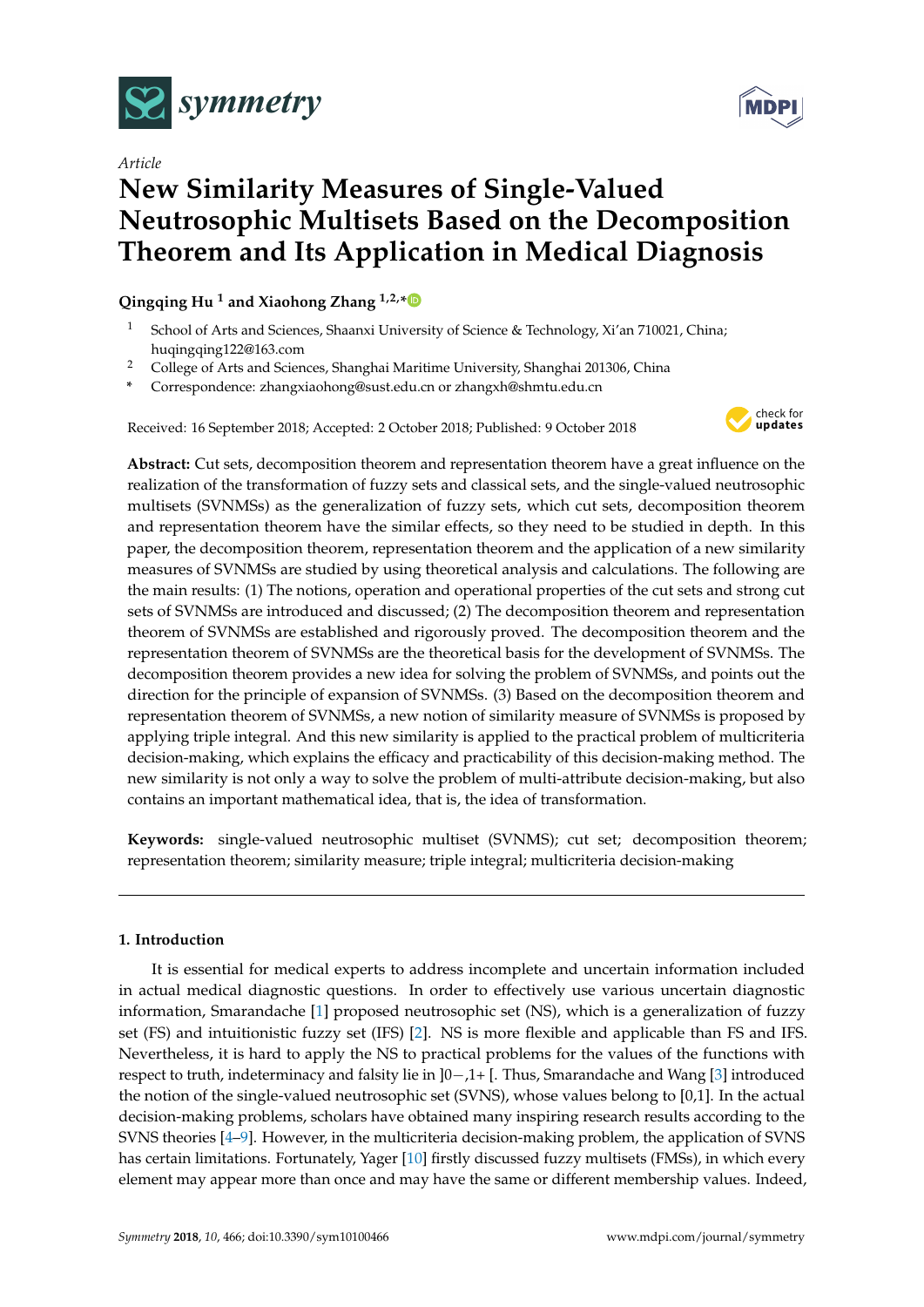fuzzy multisets theories cannot cope with all types of uncertain and incomplete information. So, Ye [\[11\]](#page-17-3) introduced the notion of the single-valued neutrosophic multisets (SVNMSs) by capitalizing on fuzzy multisets (FMs) [\[12,](#page-17-4)[13\]](#page-17-5). So far, a large number of scholars have studied the similarity measures of SVNMSs from different angles and discuss its application in decision-making problems in [\[11](#page-17-3)[,14](#page-17-6)[–18\]](#page-17-7), which is crucial for further in-depth analysis and research on SVNMSs in the future.

As we all know, the decomposition theorem, representation theorem and expansion theorem are three theoretical pillars of fuzzy mathematics. Decomposition theorem and representation theorem are the bond between fuzzy set theory and classical set theory, that is, any fuzzy set problem can be turned into a problem of classical set by taking a cut set and constructing a geometric set. The notion of λ-cut sets of FS, some basic properties of  $\lambda$ -cut sets, the decomposition theorem, the representation theorem of FSs had been proposed [\[1,](#page-16-0)[19\]](#page-17-8). What is more, the definitions of cut sets, some basic properties of cut sets, the decomposition theorem and the representation theorem of IFS, interval intuitionistic fuzzy set (IIFS), interval value fuzzy set (IVFS) which as generations of FSs had been proposed [\[20–](#page-17-9)[28\]](#page-17-10). After that D. Singh, A. J. Alkali and A. I. Isah introduced the definition of α-cuts for FMS, which is a generalization of λ-cut sets of FS, and proposed some properties of α-cuts, decomposition theorem for FMS [\[29\]](#page-17-11). However, the cut sets and its operational properties, decomposition theorem and representation theorem of the SVNMSs have not been studied yet. Thus, it is necessary to discuss the cut sets, decomposition theorem and representation theorem of SVNMSs. We have already been researching SVNMSs and proposed some new results in [\[30–](#page-17-12)[32\]](#page-18-0). Moreover, this paper proposes a new similarity from the perspective of decomposition theorem which is different from [\[11](#page-17-3)[–16\]](#page-17-13). This new method uses the decomposition theorem as the theoretical basis and the integral as the mathematical tool. The idea is simple, the calculation is convenient, and it contains important mathematical ideas, which is more practical [\[33](#page-18-1)[–36\]](#page-18-2).

The organization of this paper is as follows: In Section [2,](#page-1-0) some basic conceptions of FMS, IFM and SVNMS are reviewed. Section [3](#page-3-0) discusses some new properties of SVNMS. Section [4](#page-4-0) proposes the  $(\alpha,$  $\beta$ ,  $\gamma$ )-cut sets for SVNMS, and investigates the decomposition theorem and the representation theorem of SVNMS. In Section [5,](#page-13-0) based on the established cut sets, a new method is proposed to calculate the similarity measure between SVNMSs. In Section [6,](#page-14-0) a practicable example is offered for medical diagnosis to illustrate the approach proposed in this paper. Section [7](#page-16-3) presents final conclusions and further research.

## <span id="page-1-0"></span>**2. Preliminaries**

#### *2.1. Some Basic Concepts of IFS, FMS*

**Definition 1** ([\[2\]](#page-16-1))**.** *Let X be a nonempty set. An IFS M in X is given by*

$$
M = \{ \langle x, \mu_M(x), \nu_M(x) \rangle | x \in X \}
$$
 (1)

*where*  $\mu_M : X \to [0,1]$  *and*  $\nu_M : X \to [0,1]$  *with the condition*  $0 \le \mu_M + \nu_M \le 1$  *for all*  $x \in X$ .

Here  $\mu_M(x)$ ,  $\nu_M(x) \in [0,1]$  denote the membership and the non-membership functions of the fuzzy set *M*.

**Definition 2** ([\[10\]](#page-17-2))**.** *A fuzzy multiset M is a generation set of multisets over the universe X, which is denoted by pairs, where the first part of each pair is the element of X, and the second part is the membership of the element relative to M. Note that an element of X may occur more than once in the same or different membership values. For each*  $x \in X$ , a membership sequence is defined to be the decreasing ordered sequence of the elements, that is,

$$
\left(\mu^1_M(x),\mu^2_M(x),\cdots,\mu^q_M(x)\right),\,
$$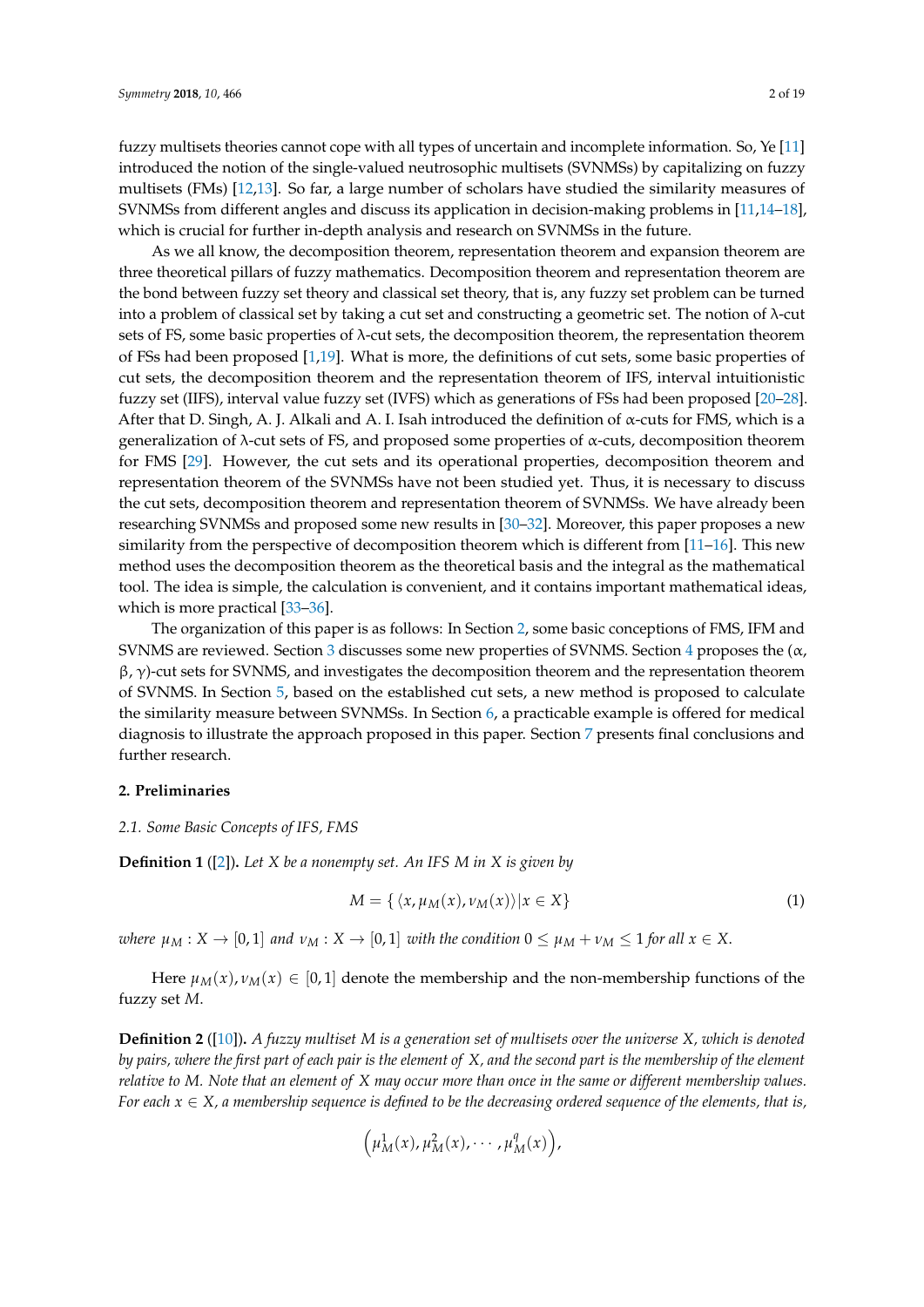where  $\mu^1_M(x) \ge \mu^2_M(x) \ge \cdots \ge \mu^q_M(x)$ . Hence, the FMS M is given by

$$
M = \left\{ \left. \left( \mu_M^1(x), \mu_M^2(x), \cdots, \mu_M^q(x) \right) \right| x \right\}, \text{ for all } x \in X. \tag{2}
$$

## *2.2. Some Concepts of SVNMS*

**Definition 3** ([\[11\]](#page-17-3))**.** *Let X be a nonempty set with a generic element in X denoted by x. A SVNMS M in X is characterized by three functions: count truth-membership of CTM, count indeterminacy-membership of C IM,* and count falsity-membership of  $CF_M$ , such that  $CT_M(x) : X \to R$ ,  $CI_M(x) : X \to R$ ,  $CF_M(x) : X \to R$ , *for every*  $x \in X$ , where R is the set of all real number multisets in the real unit interval [0,1]. Then, a SVNMS *M is given by*

$$
M = \left\{ \left\langle x, \left( T_M^1(x), T_M^2(x), \cdots, T_M^k(x) \right), \left( I_M^1(x), I_M^2(x), \cdots, I_M^k(x) \right), \left( F_M^1(x), F_M^2(x), \cdots, F_M^k(x) \right) \right\rangle \middle| x \in X \right\},\
$$

where the truth-membership sequence  $\left(T^1_M(x),T^2_M(x),\cdots,T^k_M(x)\right)$  , the indeterminacy-membership sequence  $\Big(I^1_M(x),I^2_M(x),\cdots,I^k_M(x)\Big)$ , and the falsity-membership sequence  $\Big(F^1_M(x),F^2_M(x),\cdots,F^k_M(x)\Big)$  may be in decreasing order or not. Additionally, the  $T_M^j(x)$ ,  $I_M^j(x)$ ,  $F_M^j(x)$  also satisfies the following condition

$$
0 \le T_M^j(x) + I_M^j(x) + F_M^j(x) \le 3, \text{ for all } x \in X, \, j = 1, 2, \cdots, k.
$$

In order to express more concisely, a SVNMS *M* over *X* can be given by

$$
M = \left\{ \left\langle x, T_M^j(x), I_M^j(x), F_M^j(x) \right\rangle \middle| x \in X, j = 1, 2, \cdots, k \right\}
$$
 (3)

Furthermore, we represent the set of all SVNMSs on *X* as SVNMS(X).

**Definition 4** ([\[11\]](#page-17-3)). Let  $M \in SVMMS(X)$ , for every element x included in M, the length of x is *defined as the cardinal number of*  $CT_M(x)$  *or*  $CI_M(x)$ *, or*  $CF_M(x)$ *, and is expressed as*  $l(x : M)$ *. That is,*  $l(x:M) = |CT_M(x)| = |CI_M(x)| = |CF_M(x)|$ . Suppose  $M, N \in SVNMS(X)$ , then,  $l(x:M, N) =$  $max{l(x : M), l(x : N)}.$ 

**Definition 5** ([\[11\]](#page-17-3)). An absolute SVNMS  $\widetilde{M}$  is a SVNMS, whose  $T^j_{\widetilde{I}}$  $\frac{d}{dt}$  $(x) = 1, I^j$  $\frac{d}{dt}$  $(x) = 0$  and  $F^j$  $\frac{y}{\tilde{M}}(x) = 0,$ *for all*  $x \in X$  *and*  $j = 1, 2, \cdots, l(x : \tilde{M})$ .

**Definition 6** ([\[11\]](#page-17-3)).A null SVNMS  $\widetilde{\Phi}$  is a SVNMS, whose  $T_{\widetilde{\delta}}^j$  $\frac{d}{d}f(x) = 0, I^j_{\hat{q}}$  $\frac{d}{d\tilde{\Phi}}(x) = 1$  and  $F^j_{\tilde{\Phi}}$  $\tilde{\Phi}^{(f)}(\mathbf{x}) = 1$ , for all  $x \in X$  and  $j = 1, 2, \cdots, l(x : \tilde{\Phi})$ .

Let  $M, N \in SVNMS(X)$ . In order to further study the operations between M and N, we must verify that  $l(x : M) = l(x : N)$  is true for every  $x \in X$ , if not, we use a sufficient number of zeroes to fill the truth-membership values and a sufficient number of ones to fill the indeterminacy-membership values and falsity-membership values of the smaller-length sequences, respectively, so that the lengths of sequences are equal to facilitate computing.

**Definition 7** ([11]). Let 
$$
M = \left\{ \left\langle x, T_M^j(x), I_M^j(x), F_M^j(x) \right\rangle \middle| x \in X, j = 1, 2, \cdots, l(x:M) \right\}
$$
 and  $N = \left\{ \left\langle x, T_N^j(x), I_M^j(x), F_N^j(x) \right\rangle \middle| x \in X, j = 1, 2, \cdots, l(x:N) \right\}$  be two SVMMs in X. Then, we have

*(1)* Inclusion:  $M \subseteq N$  *if and only if*  $T_M^j(x) \leq T_N^j$  $N^{j}(x)$ *,*  $I^{j}(M(x)) \geq I^{j}(X)$  $\frac{f}{N}(x)$ ,  $F_M^j(x) \geq F_M^j$  $\int_{N}^{f}(x)$  *for*  $j = 1, 2, \cdots, l(x : M, N)$ ; *(2) Equality:*  $M = N$  *if and only if*  $M \subseteq N$  *and*  $N \subseteq M$ *;*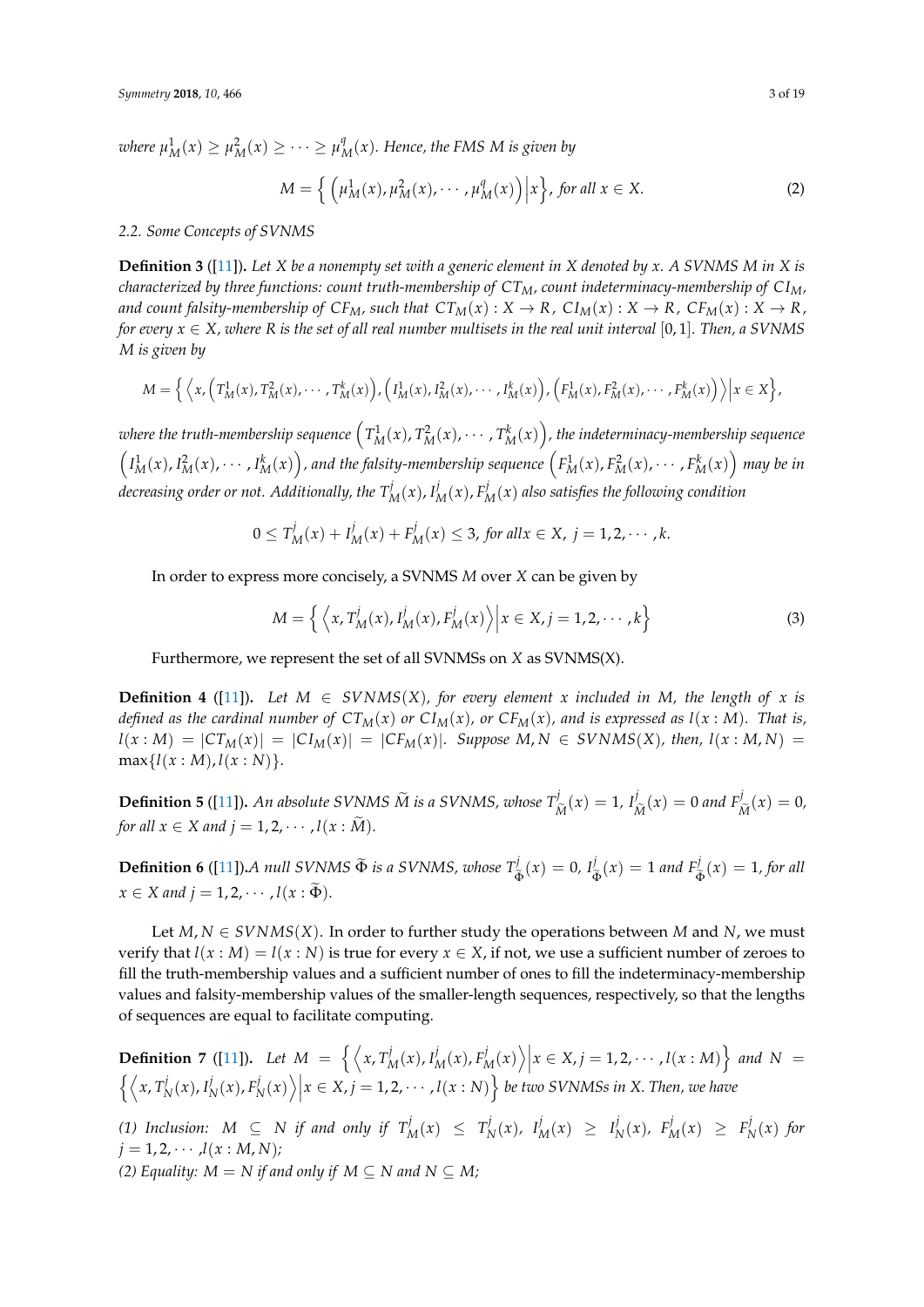(3) Complement:  $M^{\tilde{c}} = \left\{ \left\langle x, F_M^j(x), 1 - I_M^j(x), T_M^j(x) \right\rangle \middle| x \in X, j = 1, 2, \cdots, l(x:M) \right\},\$ *(*4) Union:  $M \cup N = \left\{ \left\langle x, T_M^j(x) \vee T_P^j \right\rangle \right\}$ *N*<sup>*j*</sup> (*x*), *I*<sup>*j*</sup><sub>*M*</sub>(*x*) ∧ *I*<sup>*j*</sup><sub>*I*</sub> *i*<sub>N</sub>(*x*),  $F_M^j(x)$  ∧  $F_N^j$  $\left| \frac{f}{N}(x) \right|$   $x \in X, j = 1, 2, \cdots, l(x : M, N)$ (5) Intersection:  $M \cap N = \left\{ \left\langle x, T_M^j(x) \wedge T_N^j(x), I_M^j(x) \vee I_N^j(x), F_M^j(x) \vee F_N^j(x) \right\rangle \middle| x \in X, j = 1, 2, \cdots, l(x:M,N) \right\},$ (6) Addition:  $M \oplus N = \left\{ \left\langle x, T_M^j(x) + T_N^j(x) - T_M^j(x) T_N^j(x), I_M^j(x) I_N^j(x), F_M^j(x) F_N^j(x) \right\rangle \middle| x \in X, j = 1, 2, \cdots, l(x : M, N) \right\};$ *(7) Multiplication:*  $M \otimes N = \left\{ \left\langle x, T_M^j(x) T_N^j(x) \right\rangle \right\}$  $N^{j}(x)$ ,  $I^{j}_{M}(x) + I^{j}_{N}$  $I_N^j(x) - I_M^j(x)I_I^j$  $F_N^j(x)$ ,  $F_M^j(x) + F_N^j$  $F_N^j(x) - F_M^j(x)F_N^j$  $\left|\frac{f}{N}(x)\right\rangle$  $x \in X, j = 1, 2, \cdots, l(M, N)$ .

**Definition 8** ([\[14\]](#page-17-6)). Let  $M = \left\{ \left\langle x_i, T_M^j(x_i), I_M^j(x_i), F_M^j(x_i) \right\rangle | x_i \in X; i = 1, 2, \cdots, n; j = 1, 2, \cdots, l(x : M) \right\}$ and  $N = \left\{ \left\langle x_i, T^j_{N}\right\rangle$  $N^{j}(x_i)$ , *I*<sup> $j$ </sup>  $N^j(x_i)$ ,  $F^j$  $\langle X_i | X_i | X_i \rangle$   $\langle X_i | X_i = 1, 2, \cdots, n; j = 1, 2, \cdots, l(x : N) \rangle$  be two SVNMSs *in*  $X = \{x_1, x_2, \dots, x_n\}$ . Now, we propose the generalized distance measure between M and N as follows:

$$
D_P(M,N) = \left[\frac{1}{n}\sum_{i=1}^n \frac{1}{3l_i}\sum_{j=1}^{l_i} \left( \left| T_M^j(x_i) - T_N^j(x_i) \right|^P + \left| I_M^j(x_i) - I_N^j(x_i) \right|^P + \left| F_M^j(x_i) - F_N^j(x_i) \right|^P \right) \right]^{\frac{1}{P}},\tag{4}
$$

 $where l_i = l(x_i : M, N) = \max\{l(x_i : M), l(x_i : N)\}$  for  $i = 1, 2, \dots, n$ .

If  $P = 1, 2$ , it reduces to the Hamming distance and the Euclidean distance, which are usually applied to real science and engineering areas.

Based on the relationship between the distance measure and the similarity measure, we can introduce two distance-based similarity measures between *M* and *N*:

$$
S_1(M, N) = 1 - D_P(M, N),
$$
\n(5)

$$
S_2(M,N) = \frac{1 - D_P(M,N)}{1 + D_P(M,N)}.
$$
\n(6)

## <span id="page-3-0"></span>**3. Some New Properties of SVNMS**

The operation of SVNMS is discussed in depth and certain theoretical results are obtained. On this basis, this section generalizes the union and intersection operations of two SVNMSs to the general case, that is, for any indicator set. In addition, this section presents the arithmetic properties of SVNMSs.

**Remark 1.** *The union and intersection operations of the two SVNMSs can be extended to general case, that is, for any index set T, if*  $M_t \in SVNMS(X)$ ,  $\forall t \in T$ , we can define

$$
\bigcup_{t \in T} M_t = \left\{ \left\langle x, \vee_{t \in T} T_{M_t}^j(x), \wedge_{t \in T} I_{M_t}^j(x), \wedge_{t \in T} F_{M_t}^j(x) \right\rangle \middle| x \in X, j = 1, 2, \cdots, l_x \right\},\
$$

*and*

$$
\bigcap_{t\in T}M_t=\left\{\left\langle x,\wedge_{t\in T}T_{M_t}^j(x),\vee_{t\in T}T_{M_t}^j(x),\vee_{t\in T}F_{M_t}^j(x)\right\rangle\bigg|x\in X,j=1,2,\cdots,l_x\right\},\right\}
$$

*where*  $l_x = \max\{l(x : M_t)|t \in T\}.$ 

## **Proposition 1.** *Let M, N and Q be three SVNMSs in X. We have the following operational properties:*

*(1) Commutation:*  $M \cup N = N \cup M$ ,  $M \cap N = N \cap M$ ; *(2) Association:*  $M \cup (N \cup Q) = (M \cup N) \cup Q$ ,  $M \cap (N \cap Q) = (M \cap N) \cap Q$ ; (3) Idempotent:  $M \cup M = M$ ,  $M \cap M = M$ ; (4) Absorption:  $M \cup (M \cap N) = M$ ,  $M \cap (M \cup N) = M$ ; *(5) Identity:*  $M \cup \widetilde{M} = \widetilde{M}$ ;  $M \cap \widetilde{M} = M$ ,  $M \cup \widetilde{\Phi} = M$ ,  $M \cap \widetilde{\Phi} = \widetilde{\Phi}$ ; *(6) Distribution:*  $M \cup (N \cap Q) = (M \cup N) \cap (M \cup Q)$ ,  $M \cap (N \cup Q) = (M \cap N) \cup (M \cap Q)$ ;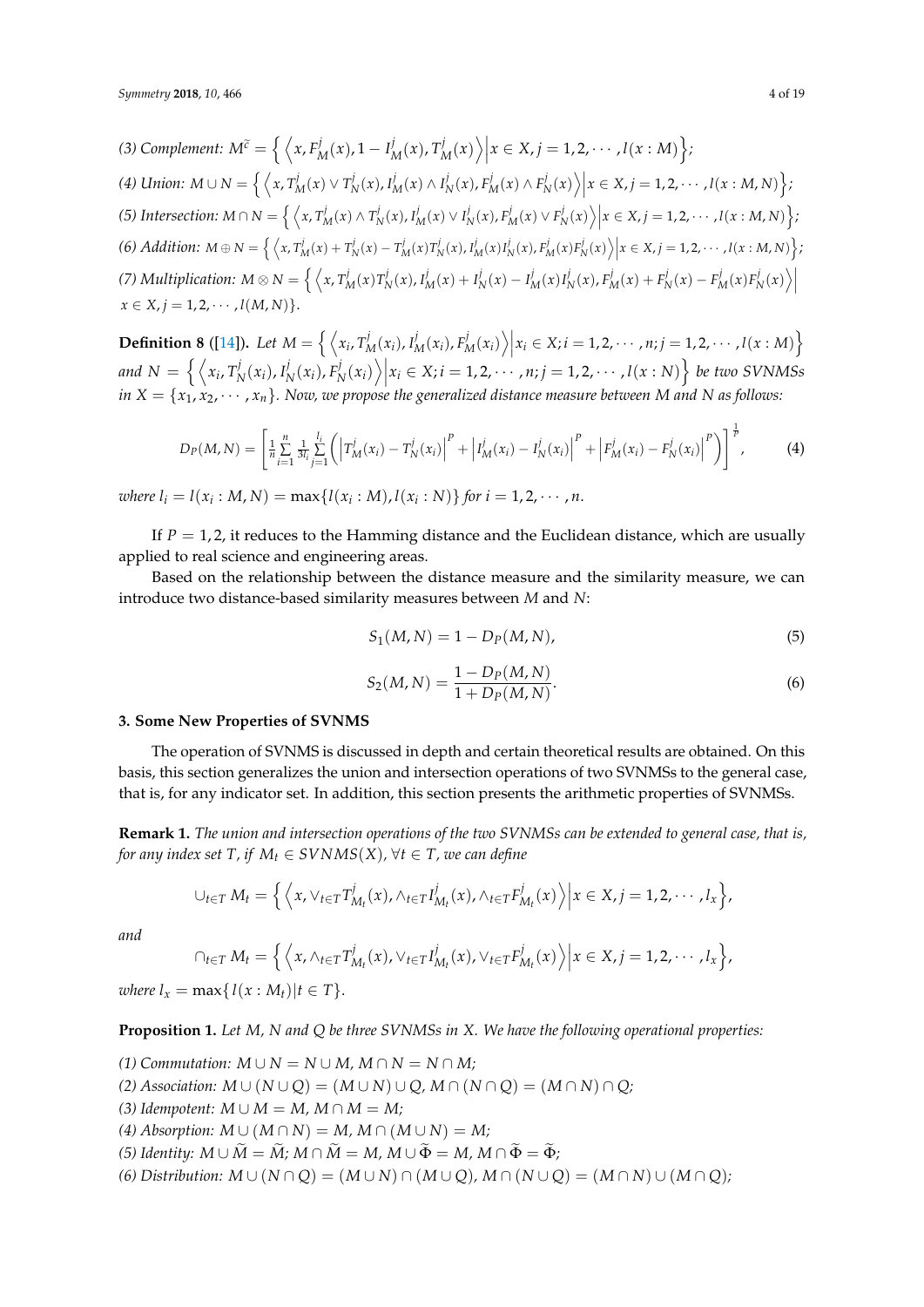*(7)* Involution:  $(M^{\tilde{c}})^{\tilde{c}} = M$ ,  $(\tilde{M})^{\tilde{c}} = \tilde{\Phi}$ ,  $(\tilde{\Phi})^{\tilde{c}} = \tilde{M}$ ;  $(8)$  De Morgan:  $(M \cap N)^{\widetilde{c}} = M^{\widetilde{c}} \cup N^{\widetilde{c}}$ ,  $(M \cup N)^{\widetilde{c}} = M^{\widetilde{c}} \cap N^{\widetilde{c}}$ .

**Remark 2.** *As we know, the complementation can be established in classical set, however, it is not true in SVNMS. For example, let*  $X = \{x_1, x_2, x_3\}$ ,  $M \in SVNMS(X)$  *as follows:* 

$$
M = \{ \langle x_1, (0.5, 0.3), (0.1, 0.1), (0.7, 0.8), \langle x_2, (0.7, 0.68, 0.62), (0.3, 0.45, 0.5), (0.34, 0.28, 0.49) \rangle, \\ \langle x_3, (0.67, 0.5, 0.3), (0.2, 0.3, 0.4), (0.4, 0.5, 0.7) \rangle \}.
$$

*Obviously,*

$$
M \cup M^{\tilde{c}} = \{ \langle x_1, (0.7, 0.8), (0.1, 0.1), (0.5, 0.3) \rangle, \langle x_2, (0.7, 0.68, 0.62), (0.3, 0.45, 0.5), (0.34, 0.28, 0.49) \rangle, \\ \langle x_3, (0.67, 0.5, 0.7), (0.2, 0.3, 0.4), (0.4, 0.5, 0.3) \rangle \} \neq \tilde{M};
$$

*M* ∩ *M*<sup> $\tilde{c}$  = { $\langle x_1, (0.5, 0.3), (0.9, 0.9), (0.7, 0.8)\rangle$ ,  $\langle x_2, (0.34, 0.28, 0.49), (0.7, 0.55, 0.5), (0.7, 0.68, 0.62)\rangle$ ,</sup>  $\langle x_3,(0.4, 0.5, 0.3),(0.8, 0.7, 0.6),(0.67, 0.5, 0.7)\rangle$ }  $\neq \tilde{\Phi}$ .

## <span id="page-4-0"></span>**4. Decomposition Theorem and Representation Theorem of SVNMS**

In this section, the notions of cut sets, strong cut sets of SVNMS are defined. Some properties of cut sets are proposed. We also investigate decomposition theorem and representation theorem of SVNMS based on cut sets.

## *4.1. Decomposition Theorem*

**Definition 9.** Let  $X = \{x_1, x_2, \dots, x_n\}$ ,  $A \in SVMS(X)$  and  $\alpha, \beta, \gamma \in [0, 1]$  with  $0 \leq \alpha + \beta + \gamma \leq 3$ . *The α*-*cut set of truth value function generated by A is defined as follows:*

$$
A^{\alpha} = \left\{ x_i \in X \middle| T_A^j(x_i) \ge \alpha; i = 1, 2, \cdots, n; j = 1, 2, \cdots, l(x_i : A) \right\};\tag{7}
$$

*The strong α*-*cut set of truth value function generated by A is defined as follows:*

$$
A^{\alpha+} = \left\{ x_i \in X \middle| T_A^j(x_i) > \alpha; i = 1, 2, \cdots, n; j = 1, 2, \cdots, l(x_i : A) \right\};
$$
\n(8)

*The β*-*cut set of indeterminacy value function generated by A is defined as follows:*

$$
A\beta = \left\{ x_i \in X \middle| I_A^j(x_i) \leq \beta; i = 1, 2, \cdots, n; j = 1, 2, \cdots, l(x_i : A) \right\};\tag{9}
$$

*The strong β*-*cut set of indeterminacy value function generated by A is defined as follows:*

$$
A\beta + \frac{1}{2}\left\{x_i \in X \middle| I_A^j(x_i) < \beta; i = 1, 2, \cdots, n; j = 1, 2, \cdots, l(x_i : A)\right\};\tag{10}
$$

*The γ*-*cut set of falsity value function generated by A is defined as follows:*

$$
A_{\gamma} = \left\{ x_i \in X \middle| F_A^j(x_i) \leq \gamma; i = 1, 2, \cdots, n; j = 1, 2, \cdots, l(x_i : A) \right\};\tag{11}
$$

*The strong γ*-*cut set of falsity value function generated by A is defined as follows:*

$$
A_{\gamma+} = \left\{ x_i \in X \middle| F_A^j(x_i) < \gamma; i = 1, 2, \cdots, n; j = 1, 2, \cdots, l(x_i : A) \right\}.
$$
\n(12)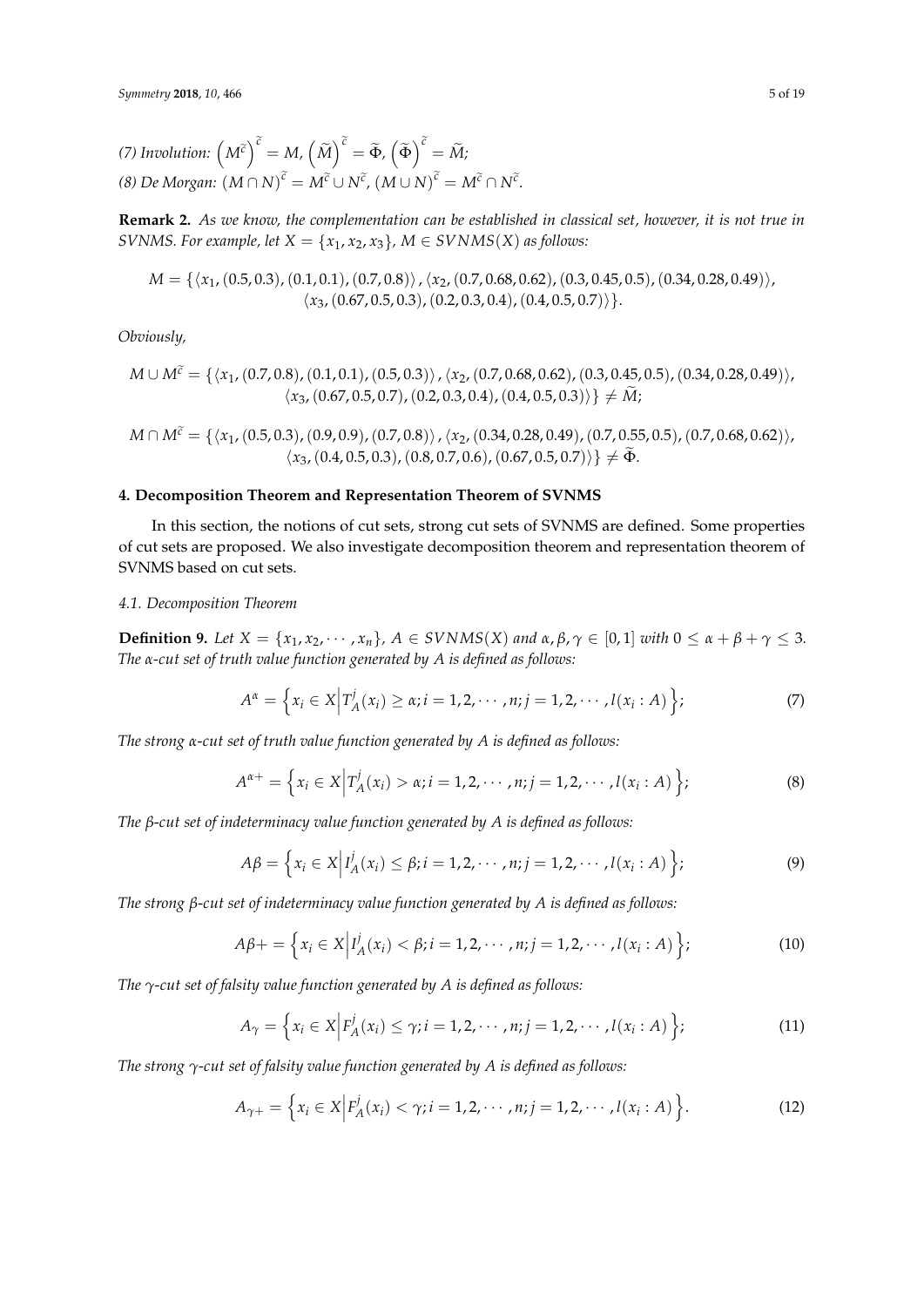Next, we can define the (*α*, *β*, *γ*)-*cut* sets as follows:

$$
A^{(\alpha,\beta,\gamma)} = \left\{ x_i \in X \middle| T_A^j(x_i) \ge \alpha, I_A^j(x_i) \le \beta, F_A^j(x_i) \le \gamma; i = 1, 2, \cdots, n; j = 1, 2, \cdots, l(x_i : A) \right\};\tag{13}
$$

$$
A^{(\alpha+,\beta,\,\gamma)}=\Big\{x_i\in X\Big|\,T_A^j(x_i)>\alpha,\,I_A^j(x_i)\leq\beta,\,F_A^j(x_i)\leq\gamma,\,i=1,2,\cdots,n;\,j=1,2,\cdots,l(x_i:A)\,\Big\};\qquad \, (14)
$$

$$
A^{(\alpha,\beta+\gamma)}=\Big\{x_i\in X\Big|\,T_A^j(x_i)\geq\alpha,\,I_A^j(x_i)<\beta,\,F_A^j(x_i)\leq\gamma;\,i=1,2,\cdots,n;\,j=1,2,\cdots,l(x_i:A)\,\Big\};\qquad \, (15)
$$

$$
A^{(\alpha, \beta, \gamma+)} = \left\{ x_i \in X \middle| T_A^j(x_i) \ge \alpha, I_A^j(x_i) \le \beta, F_A^j(x_i) < \gamma; i = 1, 2, \cdots, n; j = 1, 2, \cdots, I(x_i : A) \right\};\tag{16}
$$

$$
A^{(\alpha+,\beta+,\gamma)} = \left\{ x_i \in X \middle| T_A^j(x_i) > \alpha, I_A^j(x_i) < \beta, F_A^j(x_i) \leq \gamma; i = 1, 2, \cdots, n; j = 1, 2, \cdots, l(x_i : A) \right\};\tag{17}
$$

$$
A^{(\alpha+,\beta,\gamma+)} = \left\{ x_i \in X \middle| T_A^j(x_i) > \alpha, I_A^j(x_i) \leq \beta, F_A^j(x_i) < \gamma; i = 1, 2, \cdots, n; j = 1, 2, \cdots, l(x_i : A) \right\};\tag{18}
$$

$$
A^{(\alpha, \beta +, \gamma +)} = \left\{ x_i \in X \middle| T_A^j(x_i) \ge \alpha, I_A^j(x_i) < \beta, F_A^j(x_i) < \gamma; i = 1, 2, \cdots, n; j = 1, 2, \cdots, I(x_i : A) \right\};\tag{19}
$$

$$
A^{(\alpha+,\beta+,\gamma+)} = \Big\{ x_i \in X \Big| T_A^j(x_i) > \alpha, I_A^j(x_i) < \beta, F_A^j(x_i) < \gamma; i = 1, 2, \cdots, n; j = 1, 2, \cdots, l(x_i : A) \Big\}.
$$
 (20)

The *α*-*cut* sets, *β*-*cut* sets, *γ*-*cut* sets of SVNMS satisfy the following properties:

**Theorem 1.** Let  $A, B \in SVNMS(X)$ ,  $\alpha, \beta, \gamma \in [0, 1]$  *with*  $0 \leq \alpha + \beta + \gamma \leq 3$ . *Then,* 

(1) 
$$
A \subseteq B \Rightarrow A^{\alpha} \subseteq B^{\alpha}, A\beta \subseteq B\beta, A_{\gamma} \subseteq B_{\gamma};
$$
  
\n(2)  $(A \cap B)^{\alpha} = A^{\alpha} \cap B^{\alpha}, (A \cap B)\beta = A\beta \cap B\beta, (A \cap B)_{\gamma} = A_{\gamma} \cap B_{\gamma};$   
\n(3)  $(A \cup B)^{\alpha} = A^{\alpha} \cup B^{\alpha}, (A \cup B)\beta = A\beta \cup B\beta, (A \cup B)_{\gamma} = A_{\gamma} \cup B_{\gamma};$   
\n(4)  $(A \cap A)^{\alpha} = A^{\alpha} \cup A^{\alpha} \cup (A \cap A)_{\alpha} = A^{\alpha} \cup A^{\alpha} \cup (A \cap A)_{\alpha} = A^{\alpha} \cup A^{\alpha} \cup (A \cap A)_{\alpha} = A^{\alpha} \cup A^{\alpha} \cup (A \cap A)_{\alpha} = A^{\alpha} \cup A^{\alpha} \cup (A \cap A)_{\alpha} = A^{\alpha} \cup A^{\alpha} \cup (A \cap A)_{\alpha} = A^{\alpha} \cup A^{\alpha} \cup (A \cap A)_{\alpha} = A^{\alpha} \cup A^{\alpha} \cup (A \cap A)_{\alpha} = A^{\alpha} \cup A^{\alpha} \cup (A \cap A)_{\alpha} = A^{\alpha} \cup A^{\alpha} \cup (A \cap A)_{\alpha} = A^{\alpha} \cup A^{\alpha} \cup (A \cap A)_{\alpha} = A^{\alpha} \cup A^{\alpha} \cup (A \cap A)_{\alpha} = A^{\alpha} \cup A^{\alpha} \cup (A \cap A)_{\alpha} = A^{\alpha} \cup A^{\alpha} \cup (A \cap B)_{\alpha} = A^{\alpha} \cup A^{\alpha} \cup (A \cap B)_{\alpha} = A^{\alpha} \cup A^{\alpha} \cup (A \cap A)_{\alpha} = A^{\alpha} \cup A^{\alpha} \cup (A \cap A)_{\alpha} = A^{\alpha} \cup A^{\alpha} \cup (A \cap A)_{\alpha} = A^{\alpha} \cup A^{\alpha} \cup (A \cap A)_{\alpha} = A^{\alpha} \cup A^{\alpha} \cup (A \cap A)_{\alpha} = A^{\alpha} \cup A^{\alpha} \cup (A \cap A)_{\alpha} = A^{\alpha} \cup A^{\alpha} \cup (A \cap A)_{\alpha} = A^{\alpha$ 

$$
(4) \quad \left(\underset{t\in T}{\cap}A_{t}\right)^{\alpha}=\underset{t\in T}{\cap}(A_{t})^{\alpha},\left(\underset{t\in T}{\cap}A_{t}\right)\beta=\underset{t\in T}{\cap}(A_{t})\beta,\left(\underset{t\in T}{\cap}A_{t}\right)_{\gamma}=\underset{t\in T}{\cap}(A_{t})_{\gamma};
$$

$$
(5) \quad \left(\bigcup_{t\in T} A_t\right)^{\alpha} = \bigcup_{t\in T} \left(A_t\right)^{\alpha}, \left(\bigcup_{t\in T} A_t\right)^{\beta} = \bigcup_{t\in T} \left(A_t\right)^{\beta}, \left(\bigcup_{t\in T} A_t\right)^{\gamma} = \bigcup_{t\in T} \left(A_t\right)^{\gamma}
$$

$$
(6) \quad \alpha_1 \geq \alpha_2, \beta_1 \leq \beta_2, \gamma_1 \leq \gamma_2 \Rightarrow A^{\alpha_1} \subseteq A^{\alpha_2}, A\beta_1 \subseteq A\beta_2, A_{\gamma_1} \subseteq A_{\gamma_2}.
$$

## **Proof.**

(1) Since  $x \in A^{\alpha}$ , we have  $T^j_A$  $\frac{A}{A}$ (*x*) ≥ *α*. From *A* ⊆ *B*, it follows that  $T^j$  $T_A^j(x) \leq T_B^j$  $\frac{d}{d}$  $(x)$ . Thus,  $T_{\mu}^{j}$ *B* (*x*) ≥ *α*. Thus,  $x \in B^{\alpha}$ . Therefore,  $A^{\alpha} \subseteq B^{\alpha}$  for  $j = 1, 2, \cdots, l(x : A, B)$ . Since  $x \in A\beta$ , we have  $I^j$  $A^f_A(x) \leq \beta$ . From  $A \subseteq B$ , it follows that  $I^j$  $\frac{f}{A}(x) \geq I_I^j$  $B^j(x)$ . Thus,  $I^j_l$  $B_B^f(x)$  ≤ *β*. Thus, *x* ∈ *Bβ*. Hence, *Aβ* ⊆ *Bβ* for  $j = 1, 2, \cdots, l(x : A, B).$ 

(2) From  $x \in (A \cap B)^{\alpha}$ , we can obtain  $T^j$  $\frac{d}{d}$  *A* $\cap$  *B* $(x) \geq \alpha$ . Then, min $\left\{T\right\}$  $\chi^j_A(x)$ ,  $T^j_B$  $\left\{ \frac{d}{d} (x) \right\} \geq \alpha$ , that is,  $T^j_A$ *A* (*x*)≥ *α*,*T j*  $\mathcal{A}_B(x) \geq \alpha$ . Thus,  $x \in A^{\alpha}, x \in B^{\alpha}$ . Hence,  $x \in A^{\alpha} \cap B^{\alpha}$ . On the other hand, since  $x \in A^{\alpha} \cap B^{\alpha}$ , we have  $x \in A^{\alpha}, x \in B^{\alpha}$ , that is,  $T^j$  $\alpha_A^j(x) \geq \alpha$ ,  $T^j_B$  $\alpha_B^j(x) \ge \alpha$ . Then, min $\left\{T^j\right\}$  $\chi^j_A(x)$ ,  $T^j_B$  $\left\{ \frac{d}{dt}(x) \right\} \geq \alpha$ . Thus,  $T^j_{\overline{\ell}}$ *A*∩*B*(*x*) ≥ *α*. Hence, *x* ∈ (*A* ∩ *B*)<sup>α</sup>. Based on the above facts, we can check that  $(A ∩ B)$ <sup>α</sup> =  $A$ <sup>α</sup> ∩ *B*<sup>α</sup> for  $j = 1, 2, \cdots, l(x : A, B)$ .

Since  $x \in (A \cap B)\beta$ , we have  $I^j_\lambda$  $\frac{f}{A\cap B}(x)\leq \beta.$  Then, max $\left\{I^j_A\right\}$  $\chi^j_A(x)$ , *I*<sup> $j$ </sup>  $\left\{ \frac{d}{d}(\mathbf{x}) \right\} \leq \beta$ , that is,  $I^j_{\mathbf{x}}$  $\beta_A^j(x) \leq \beta_I I_I^j$  $B_B^f(x) \leq \beta$ . Then,  $x \in A\beta$ ,  $x \in B\beta$ . Hence,  $x \in A\beta \cap B\beta$ . On the other hand, from  $x \in A\beta \cap B\beta$ , we have  $x \in A\beta$ , $x \in B\beta$ . Thus,  $I^j$  $\beta_A(x) \leq \beta, I_l^j$  $\frac{f}{B}(x) \leq \beta$ , that is, max $\left\{I^j_{A}\right\}$  $\chi^j_A(x)$ , *I*<sup> $j$ </sup>  $\left\{ \frac{f}{B}(x) \right\} \leq \beta$ . Thus, *I*<sup>1</sup>  $\beta_{A\cap B}(x) \leq \beta.$ Thus, *x* ∈(*A* ∩ *B*)*β*. Therefore, we can check that (*A* ∩ *B*)*β* = *Aβ* ∩ *Bβ* for *j* = 1, 2, · · · , *l*(*x* : *A*, *B*).

(3) From  $x \in (A \cup B)^{\alpha}$ , we have  $T^j$  $\alpha \neq A ∪ B$  *(x*) ≥ *α*. Thus, max $\left\{T\right\}$  $\chi^j_A(x)$ ,  $T^j_B$  $\left\{ \mu\left(x\right)\right\} \geq\alpha$ , that is,  $T_{A}^{j}$ *A* (*x*) ≥ *α* or *T j*  $\mathcal{A}_B^J(x) \geq \alpha$ . Thus,  $x \in A^{\alpha}$  or  $x \in B^{\alpha}$ . Hence,  $x \in A^{\alpha} \cup B^{\alpha}$ . On the other hand, since  $x \in A^{\alpha} \cup B^{\alpha}$ , we have  $x \in A^{\alpha}$  or  $x \in B^{\alpha}$ . Thus,  $T^j$  $\alpha_A^j(x) \geq \alpha$  or  $T^j_B$  $\alpha_B^j(x) \geq \alpha$ , that is, max $\left\{T^j_\lambda\right\}$  $J_A^j(x)$ ,  $T_B^j$  $\left\{ \frac{d}{d} (x) \right\} \geq \alpha$ . Thus,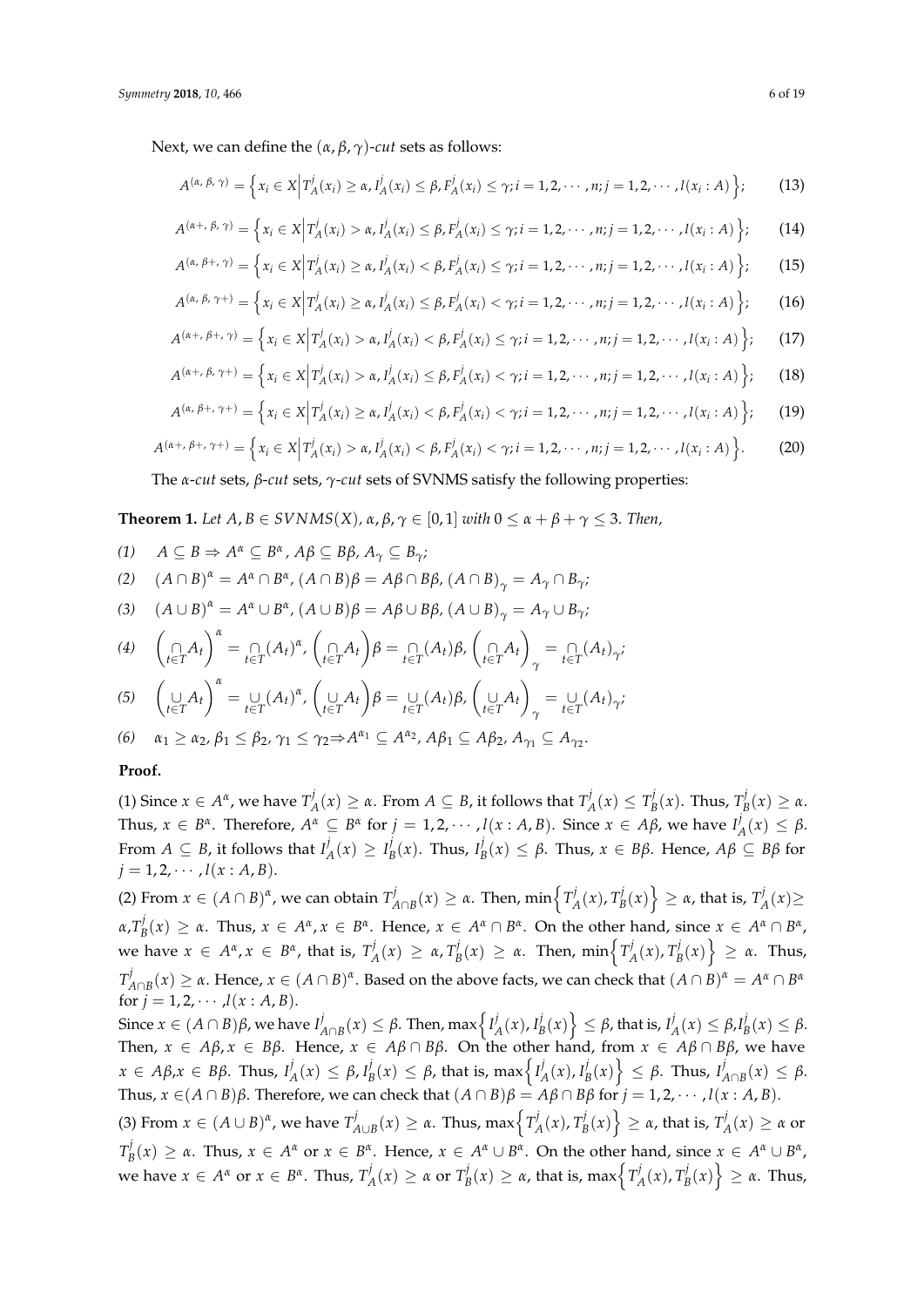$T^j_{\ \prime}$  $A ∪<sub>A∪B</sub>(x) ≥ α$ . Hence,  $x ∈ (A ∪ B)$ <sup>α</sup>. Using the above facts, we can check that  $(A ∪ B)$ <sup>α</sup> =  $A<sup>α</sup> ∪ B<sup>α</sup>$  for  $j = 1, 2, \cdots, l(x : A, B).$ Since  $x \in (A \cup B)_{\gamma}$ , we have  $F^j_A$  $\mathcal{F}_{A\cup B}^{j}(x) \,\leq\, \gamma$ , that is,  $\min\Bigl\{F_{A}^{j}(x)\Bigr\}$  $\chi^j_A(x)$ ,  $F^j_B$  $\left\{ \mathcal{B}^{j}(x)\right\} \leq \gamma.$  Thus,  $F_{\mathcal{A}}^{j}$  $P'_{A}(x)$  ≤ γ or *F j B* (*x*) ≤ *γ*. Thus, *x* ∈ *A<sup>γ</sup>* or *x* ∈ *Bγ*. Hence, *x* ∈ *A<sup>γ</sup>* ∪ *Bγ*. On the other hand, from *x* ∈ *A<sup>γ</sup>* ∪ *Bγ*, we have  $x \in A_\gamma$  or  $x \in B_\gamma$ . Thus,  $F^j_\lambda$  $\gamma_A^j(x) \leq \gamma$  or  $F^j_B$  $B^j_B(x) \leq \gamma$ , that is, min $\left\{F^j_A\right\}$  $\chi^j_A(x)$ ,  $F^j_B$  $\left\{ \frac{f}{B}(x) \right\} \leq \gamma.$ Thus,  $F^j_{\lambda}$  $\frac{A}{A\cup B}(x) \leq \gamma$ . Hence,  $x \in (A \cup B)_{\gamma}$ . Therefore, we can check that  $(A \cup B)_{\gamma} = A_{\gamma} \cup B_{\gamma}$  for  $j = 1, 2, \cdots, l(x : A, B).$ (4) From  $x \in \left(\bigcap_{t \in T} A_t\right)$  $\int_0^{\alpha}$ , we have  $T^j$  $\int_{t \in T}^{\prime} A_t(x) \geq \alpha$ , that is, inf  $\int T^j$  $\left\{ \begin{matrix} d_{t}(x) \end{matrix} \right\} \geq \alpha.$  Thus,  $T_{A}^{j}$ *At* (*x*) ≥ *α* for all  $t \in T$ , that is,  $x \in (A_t)^{\alpha}$  for all  $t \in T$ . Hence,  $x \in \bigcap_{t \in T} (A_t)^{\alpha}$ . On the other hand, from  $x \in \bigcap_{t \in T} (A_t)^{\alpha}$ , it follows that  $x \in (A_t)^{\alpha}$  for all  $t \in T$ . Then,  $T^j$  $\nu_{A_t}^J$  (*x*) ≥ *α* for all *t* ∈ *T*, that is, inf  $\left\{T\right\}$  $\left\{ \begin{matrix} d \\ A_t(x) \end{matrix} \right\} \geq \alpha.$  Then,  $T^j$  $\int_{t \in T}^{j} A_t(x) \geq α$ . Thus, *x* ∈  $\left(\bigcap_{t \in T} A_t\right)$  $\int_0^{\alpha}$ . Based on the above facts, we can check that  $\left(\bigcap\limits_{t \in T} A_t\right)$  $\int_0^{\alpha} = \bigcap_{t \in T} (A_t)^{\alpha}$ for  $j = 1, 2, \cdots, l(l = \max\{l(x : A_t)|t \in T\}).$ Since  $x \in {\bigcap_{t \in T}} A_t$   $\beta$ , we have  $I^j$  $\bigcap_{t \in T}^f A_t(x) \leq \beta$ , that is, sup<br>*t*∈*T t*∈*T*  $\left\{I^j\right\}$  $\left\{ \frac{j}{A_t}(x) \right\} \leq \beta$ . Thus, *I*<sup> $j$ </sup>  $A_t(x) \leq \beta$  for all  $t \in T$ , that is,  $x \in (A_t)\beta$  for all  $t \in T$ . Thus,  $x \in \bigcap_{t \in T} (A_t)\beta$ . On the other hand, from  $x \in \bigcap_{t \in T} (A_t)\beta$ , we have  $x \in (A_t)\beta$  for all  $t \in T$ . Thus,  $I^j$  $P_{A_t}(x)$  ≤ *β* for all *t* ∈ *T*, that is, sup *t*∈*T*  $\left\{I\right\}$  $\left\{ \frac{d}{dt}(x) \right\} \leq \beta$ . Thus, *I j*  $\int_{t\in T}^{j} A_t(x) \leq \beta$ . Hence,  $x \in {\bigcap_{t\in T}} A_t\bigg) \beta$ . Therefore, we can check that  ${\bigcap_{t\in T}} A_t\bigg) \beta = {\bigcap_{t\in T}} (A_t) \beta$  for  $j = 1, 2, \cdots, l(l = \max\{l \mid (x : A_t)|t \in T\}).$ 

- (5) The proof of (5) is similar to Theorem 1 (4).
- (6) The proof of (6) is obvious from Definition 9.

The  $(\alpha, \beta, \gamma)$ -*cut* sets of SVNMS satisfy the following properties.  $\Box$ 

**Theorem 2.** Let  $A, B \in SVNMS(X)$ ,  $\alpha, \beta, \gamma \in [0, 1]$  with  $0 \leq \alpha + \beta + \gamma \leq 3$ . Then,

- $(1)$   $A^{(\alpha+,\beta+,\gamma+)} \subseteq A^{(\alpha+,\beta+,\gamma)} \subseteq A^{(\alpha+,\beta,\gamma)} \subseteq A^{(\alpha,\beta,\gamma)}, A^{(\alpha+,\beta+,\gamma+)} \subseteq A^{(\alpha+,\beta+,\gamma)} \subseteq A^{(\alpha,\beta+,\gamma)} \subseteq$  $A^{(\alpha,\beta,\gamma)},\,\,A^{(\alpha+,\beta+,\gamma+)}\,\,\subseteq\,\,A^{(\alpha+,\beta,\gamma+)}\,\,\subseteq\,\,A^{(\alpha+,\beta,\gamma)}\,\,\subseteq\,\,A^{(\alpha,\beta,\gamma)},\,\,A^{(\alpha+,\beta+,\gamma+)}\,\,\subseteq\,\,A^{(\alpha+,\beta,\gamma+)}\,\,\subseteq\,\,A^{(\alpha+,\beta,\gamma+)}$  $A^{(\alpha,\beta,\gamma+)} \;\; \subseteq \;\; A^{(\alpha,\beta,\gamma)}, \;\, A^{(\alpha+,\beta+,\gamma+)} \;\; \subseteq \;\; A^{(\alpha,\beta+,\gamma+)} \;\; \subseteq \;\; A^{(\alpha,\beta+,\gamma)} \;\; \subseteq \;\; A^{(\alpha,\beta,\gamma)}, \;\, A^{(\alpha+,\beta+,\gamma+)} \;\; \subseteq \;\;$  $A^{(\alpha,\beta+\gamma+)} \subseteq A^{(\alpha,\beta,\gamma+)} \subseteq A^{(\alpha,\beta,\gamma)}$ ;
- (2)  $A \subseteq B \Rightarrow A^{(\alpha,\beta,\gamma)} \subseteq B^{(\alpha,\beta,\gamma)}$ ,  $A^{(\alpha+\beta,\gamma)} \subseteq B^{(\alpha+\beta,\gamma)}$ ,  $A^{(\alpha,\beta+\gamma)} \subseteq B^{(\alpha,\beta+\gamma)}$ ,  $A^{(\alpha,\beta,\gamma+)} \subseteq B^{(\alpha,\beta,\gamma+)}$ ,  $A^{(\alpha+,\beta+,\gamma)} \subseteq B^{(\alpha+,\beta+,\gamma)},\ A^{(\alpha+,\beta,\gamma+)} \subseteq B^{(\alpha+,\beta,\gamma+)} ,\ A^{(\alpha,\beta+,\gamma+)} \subseteq B^{(\alpha,\beta+,\gamma+)} ,\ A^{(\alpha+,\beta+,\gamma+)} \subseteq B^{(\alpha+,\beta+,\gamma+)} ,$ *B* (*α*+,*β*+,*γ*+)*;*
- (3)  $\alpha_1 \leq \alpha_2, \beta_1 \geq \beta_2, \gamma_1 \geq \gamma_2 \Rightarrow A^{(\alpha_1, \beta_1, \gamma_1)} \supseteq A^{(\alpha_1 + \beta_1 + \gamma_1 +)} \supseteq A^{(\alpha_2, \beta_2, \gamma_2)} \supseteq A^{(\alpha_2 + \beta_2 + \gamma_2 +)}$
- $(4)$  $(\alpha,\beta,\gamma) = A^{\alpha} \cap A\beta \cap A_{\gamma}$ *;*
- (5)  $(A \cap B)^{(\alpha,\beta,\gamma)} = A^{(\alpha,\beta,\gamma)} \cap B^{(\alpha,\beta,\gamma)}$ ,  $(A \cap B)^{(\alpha+,\beta,\gamma)} = A^{(\alpha+,\beta,\gamma)} \cap B^{(\alpha+,\beta,\gamma)}$ ,  $(A \cap B)^{(\alpha,\beta+\gamma)} =$  $A^{(\alpha,\beta+\gamma)} \cap B^{(\alpha,\beta+\gamma)}, \; (A \cap B)^{(\alpha,\beta,\gamma+)} \; = \; A^{(\alpha,\beta,\gamma+)} \cap B^{(\alpha,\beta,\gamma+)} , \; (A \cap B)^{(\alpha+,\beta+\gamma)} \; = \; A^{(\alpha+,\beta+\gamma)} \; \cap \;$  $B^{(\alpha + \beta + \gamma)}, \ \ (A \cap B)^{(\alpha + \beta, \gamma +)} = A^{(\alpha + \beta, \gamma +)} \cap B^{(\alpha + \beta, \gamma +)}, \ \ (A \cap B)^{(\alpha, \beta + \gamma +)} = A^{(\alpha, \beta + \gamma +)} \cap$  $B^{(\alpha,\beta+,\gamma+)}$ ,  $(A \cap B)^{(\alpha+,\beta+,\gamma+)} = A^{(\alpha+,\beta+,\gamma+)} \cap B^{(\alpha+,\beta+,\gamma+)}$
- (6)  $(A\cup B)^{(\alpha,\beta,\gamma)} \supseteq A^{(\alpha,\beta,\gamma)} \cup B^{(\alpha,\beta,\gamma)}$ ,  $(A\cup B)^{(\alpha+,\beta,\gamma)} \supseteq A^{(\alpha+,\beta,\gamma)} \cup B^{(\alpha+,\beta,\gamma)}$ ,  $(A\cup B)^{(\alpha,\beta+,\gamma)} \supseteq$  $A^{(\alpha,\beta+\gamma)} \cup B^{(\alpha,\beta+\gamma)}, \; (A \cup B)^{(\alpha,\beta,\gamma+)} \; \supseteq \; A^{(\alpha,\beta,\gamma+)} \cup B^{(\alpha,\beta,\gamma+)} , \; (A \cup B)^{(\alpha+,\beta+\gamma)} \; \supseteq \; A^{(\alpha+,\beta+\gamma)} \; \cup$  $B^{(\alpha+,\beta+,\gamma)}$ ,  $(A \cup B)^{(\alpha+,\beta,\gamma+)} \supseteq A^{(\alpha+,\beta,\gamma+)} \cup B^{(\alpha+,\beta,\gamma+)}$ ,  $(A \cup B)^{(\alpha,\beta+,\gamma+)} \supseteq A^{(\alpha,\beta+,\gamma+)} \cup$  $B^{(\alpha,\beta+\gamma+)}$ ,  $(A \cup B)^{(\alpha+\beta+\gamma+)} \supseteq A^{(\alpha+\beta+\gamma+)} \cup B^{(\alpha+\beta+\gamma+)}$ ;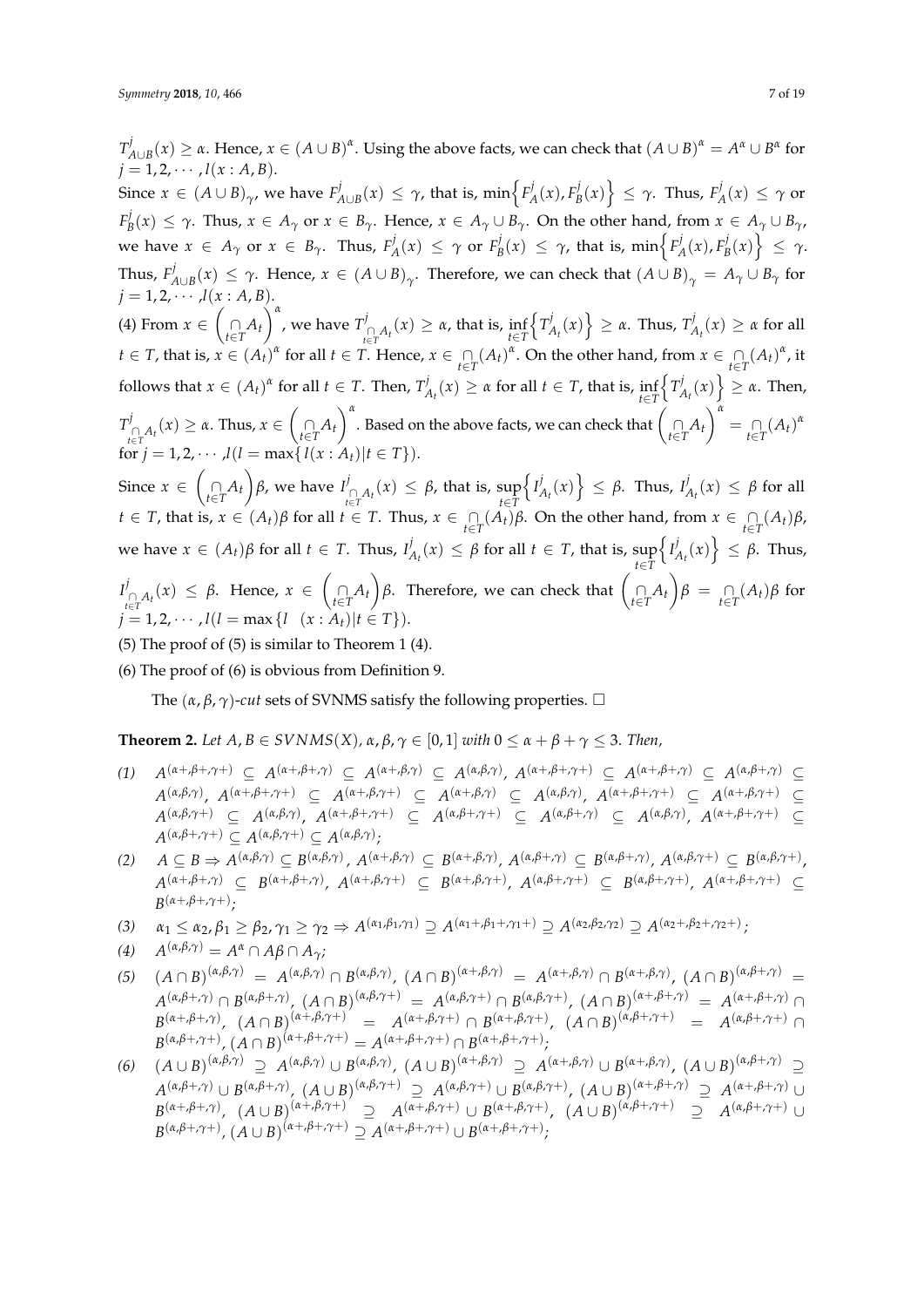*Symmetry* **2018**, 10, 466 8 of 19

(7) 
$$
\begin{aligned}\n\binom{\cap A_t}{t\in T} \left( \bigcap_{t\in T} A_t \right)^{(\alpha,\beta,\gamma)} &= \bigcap_{t\in T} (A_t)^{(\alpha,\beta,\gamma)}, \quad \left( \bigcap_{t\in T} A_t \right)^{(\alpha+\beta,\gamma)} = \bigcap_{t\in T} (A_t)^{(\alpha+\beta,\gamma)}, \quad \left( \bigcap_{t\in T} A_t \right)^{(\alpha,\beta+\gamma)} = \bigcap_{t\in T} (A_t)^{(\alpha,\beta+\gamma)} \\
\binom{\cap A_t}{t\in T} \left( \bigcap_{t\in T} A_t \right)^{(\alpha+\beta,\gamma+)} &= \bigcap_{t\in T} (A_t)^{(\alpha+\beta,\gamma+)} \left( \bigcap_{t\in T} A_t \right)^{(\alpha+\beta+\gamma+)} = \bigcap_{t\in T} (A_t)^{(\alpha+\beta+\gamma+)} \left( \bigcap_{t\in T} A_t \right)^{(\alpha+\beta,\gamma+)} = \bigcap_{t\in T} (A_t)^{(\alpha+\beta,\gamma+)} \left( \bigcap_{t\in T} A_t \right)^{(\alpha+\beta+\gamma+)} = \bigcap_{t\in T} (A_t)^{(\alpha+\beta,\gamma+)} \left( \bigcap_{t\in T} A_t \right)^{(\alpha+\beta,\gamma+)} = \bigcap_{t\in T} (A_t)^{(\alpha+\beta,\gamma+)} \left( \bigcap_{t\in T} A_t \right)^{(\alpha+\beta,\gamma)} = \bigcup_{t\in T} (A_t)^{(\alpha+\beta,\gamma)} \left( \bigcup_{t\in T} A_t \right)^{(\alpha+\beta,\gamma)} = \bigcup_{t\in T} (A_t)^{(\alpha+\beta+\gamma+)} \left( \bigcup_{t\in T} A_t \right)^{(\alpha+\beta+\gamma+)} = \bigcup_{t\in T} (A_t)^{(\alpha+\beta+\gamma+)} \left( \bigcup_{t\in T} A_t \right)^{(\alpha+\beta+\gamma+)} = \bigcup_{t\in T} (A_t)^{(\alpha+\beta+\gamma+)} \left( \bigcup_{t\in T} A_t \right)^{(\alpha+\beta+\gamma+)} = \bigcup_{t\in T} (A_t)^{(\alpha+\beta+\gamma+)} \left( \bigcup_{t\in T} A_t \right)^{(\alpha+\beta+\gamma+)} = \bigcup_{t\in T} (A_t)^{(\alpha+\beta+\gamma+)} = A^{(\alpha,\beta,\gamma+)} \cdot \bigcap_{t\in T} A^{(\alpha+\beta+\gamma+)} = A^{(\alpha,\beta,\gamma+)}
$$

 $\omega$ *here e*  $\alpha = \vee_{t \in T} \alpha_t$ ,  $\beta = \wedge_{t \in T} \beta_t$ ,  $\gamma = \wedge_{t \in T} \gamma_t$ .

**Proof.** The proofs of  $(1)$   $\neg$   $(4)$  are obtained directly from Definition 9. We denote,

$$
A \cup B = \left\{ \left\langle x, \max\left\{ T_A^j(x), T_B^j(x) \right\}, \min\left\{ T_A^j(x), T_B^j(x) \right\}, \min\left\{ F_A^j(x), F_B^j(x) \right\} \right\rangle \right\},\newline A \cap B = \left\{ \left\langle x, \min\left\{ T_A^j(x), T_B^j(x) \right\}, \max\left\{ T_A^j(x), T_B^j(x) \right\}, \max\left\{ F_A^j(x), F_B^j(x) \right\} \right\rangle \right\},\newline = 1, 2, \ldots, l(x : A, B)
$$

where  $j = 1, 2, \cdots, l(x : A, B)$ .

$$
\bigcup_{t \in T} A_t = \left\{ \left\langle x, \sup_{t \in T} \left\{ T_{A_t}^j(x) \right\}, \inf_{t \in T} \left\{ I_{A_t}^j(x) \right\}, \inf_{t \in T} \left\{ F_{A_t}^j(x) \right\} \right\rangle \right\},\
$$

$$
\bigcap_{t \in T} A_t = \left\{ \left\langle x, \inf_{t \in T} \left\{ T_{A_t}^j(x) \right\}, \sup_{t \in T} \left\{ I_{A_t}^j(x) \right\}, \sup_{t \in T} \left\{ F_{A_t}^j(x) \right\} \right\rangle \right\},\
$$

 $j = 1, 2, \dots, l$  where  $l = \max\{l(x : A_t)|t \in T\}.$ 

(5) From  $x \in (A \cap B)^{(\alpha,\beta,\gamma)}$ , we have  $\min\left\{T\right\}$  $J_A^j(x)$ ,  $T_I^j$  $\begin{cases} \n\frac{1}{B}(x) \n\end{cases} \geq \alpha$ , max $\left\{ I \right\}$  $\chi^j_A(x)$ , *I*<sup> $j$ </sup>  $\left\{\begin{array}{c} \n\frac{1}{B}(x) \n\end{array}\right\} \leq \beta$ ,  $\max\left\{F^j_{\ell}\right\}$  $A^j(A)$ ,  $F^j_B(A)$  $\{f_B^j(x)\}\leq \gamma$ , that is,  $T^j_A$  $\alpha_A^j(x) \geq \alpha$  and  $T^j_B$  $\alpha_B^j(x) \geq \alpha$ ,*I*<sup>*j*</sup>  $\frac{f}{A}(x) \leq \beta$  and  $I^j_R$  $\beta_B^j(x) \leq \beta_i F^j$ *A* (*x*) ≤ *γ* and  $F_F^j$  $\frac{d}{d}$  $(x) \leq \gamma$ . Thus,  $T^j$  $\alpha_A^j(x) \geq \alpha$ , *Ι*<sup>*j*</sup></sup>  $\beta$ <sub>*A*</sub> $(x) \leq \beta$ ,  $F_{A}^{j}$  $\gamma^j_A(x) \leq \gamma$  and  $T^j_B$  $\alpha_B$ <sup>*j*</sup>(*x*) ≥ *α*, *I*<sup>*j*</sup><sub>*l*</sub>  $B^j(B(x) \leq \beta, F^j_B$  $B_{B}^{\prime}(x) \leq \gamma$ , that is,  $x \in A^{(\alpha,\beta,\gamma)}$ ,  $x \in B^{(\alpha,\beta,\gamma)}$ . Hence,  $x \in A^{(\alpha,\beta,\gamma)} \cap B^{(\alpha,\beta,\gamma)}$ . On the other hand, since  $x \in A^{(\alpha,\beta,\gamma)} \cap B^{(\alpha,\beta,\gamma)}$ , we have  $x \in A^{(\alpha,\beta,\gamma)}$ ,  $x \in B^{(\alpha,\beta,\gamma)}$ , that is,  $T^j$  $\alpha_A^j(x) \geq \alpha$ , *I*<sup>*j*</sup> *A* (*x*)≤ *β*, *F j*  $\gamma_A^j(x) \leq \gamma$  and  $T_I^j$  $B$ <sup> $\prime$ </sup>  $B$ (*x*)  $\geq \alpha$ *I j*  $\beta_B(x) \leq \beta$ ,  $F_B^j$  $B^j(x) \leq \gamma$ . Thus,  $T^j$  $\alpha_A^j(x) \geq \alpha$  and  $T^j_B$  $\alpha_B^j(x) \geq \alpha$ , *I*<sup>*j*</sup>  $\beta_A(x) \leq \beta$  and  $I_I^j$  $\frac{f}{B}(x) \leq \beta$ ,  $F^f$ *A* (*x*) ≤ *γ* and  $F_F^j$  $\frac{f_j}{B}(x) \leq \gamma$ . Hence, min $\left\{T^j(A)\right\}$  $\chi^j_A(x)$ ,  $T^j_B$  $\left\{ \mu^{j}(x) \right\} \geq \alpha, \max\left\{ I^j \right\}$  $\chi^j_A(x)$ , *I*<sup> $j$ </sup>  $\left\{ \frac{f}{B}(x) \right\} \leq \beta$ , max $\left\{ F^j_A \right\}$  $\chi^j_A(x)$ ,  $F^j_B$  $\left\{ \frac{f}{B}(x) \right\} \leq \gamma.$ So,  $x \in (A \cap B)^{(\alpha,\beta,\gamma)}$ . Therefore,  $(A \cap B)^{(\alpha,\beta,\gamma)} = A^{(\alpha,\beta,\gamma)} \cap B^{(\alpha,\beta,\gamma)}$  for  $j = 1,2,\cdots, l(x:A,B)$ . (6) Since  $x \in A^{(\alpha,\beta,\gamma)} \cup B^{(\alpha,\beta,\gamma)}$ , we have  $x \in A^{(\alpha,\beta,\gamma)}$  or  $x \in B^{(\alpha,\beta,\gamma)}$ , that is,  $T^j$  $\alpha_A^j(x) \geq \alpha, I^j$  $A(x) \leq$ *β*, *F j*  $\gamma_A^j(x) \leq \gamma$  or  $T^j_B$  $\alpha_B$ <sup>*j*</sup>(*x*)  $\geq \alpha$ , *I*<sup>*j*</sup><sub>*B*</sub>  $\beta_B(x) \leq \beta, F_B^j$  $B$ <sup>*j*</sup> $(x) \leq \gamma$ . Thus,  $T^j$  $\alpha_A^j(x) \geq \alpha$  or  $T^j_B$  $\alpha_B^j(x) \geq \alpha$ , *I*<sup>*j*</sup>  $P_A(x) \leq \beta$ or  $I^j_{\bar{I}}$  $\beta_B(x) \leq \beta$ ,  $F^j_A$  $\gamma_A^j(x) \leq \gamma$  or  $F^j_B$  $B^j_B(x) \ \leq \ \gamma$ , that is, max $\left\{T^j_A\right\}$  $T_A^j(x)$ ,  $T_B^j$  $\left\{ \begin{array}{lcl} \mathbf{y}^j|X\end{array} \right\} \; \geq \; \alpha, \; \min\Bigl\{I^j\Bigr\}$  $\chi^j_A(x)$ , *I*<sup> $j$ </sup>  $\left\{ \frac{j}{B}(x)\right\}$   $\leq$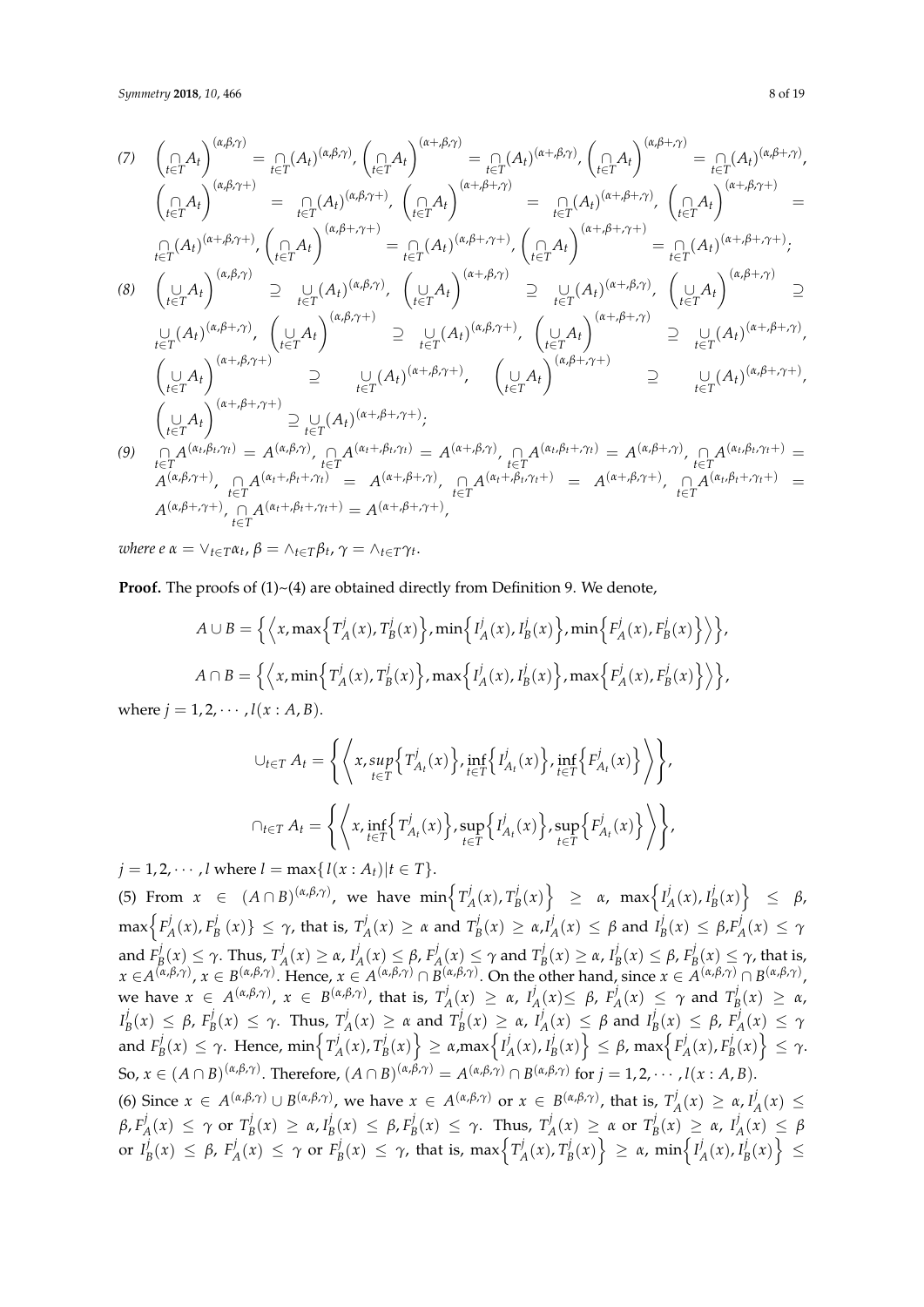$\beta$ ,min $\left\{F^j_{\ell}\right\}$  $A^j(A)$ ,  $F^j_B(A)$  $\{g^{j}_{B}(x)\} \leq \gamma$ . Thus,  $x \in (A \cup B)^{(\alpha,\beta,\gamma)}$ . Therefore,  $A^{(\alpha,\beta,\gamma)} \cup B^{(\alpha,\beta,\gamma)} \subseteq (A \cup B)^{(\alpha,\beta,\gamma)}$  for  $j = 1, 2, \cdots, l(x : A, B).$ (7) From  $x \in \left( \bigcap_{t \in T} A_t \right)$  $\int_0^{(\alpha,\beta,\gamma)}$ , we have  $\inf_{t \in T}$  $\left\{T^{j}_{j}\right\}$  $\left\{\begin{array}{c} \nA_t(x) \n\end{array}\right\} \geq \alpha$ , sup *t*∈*T*  $\left\{I\right\}$  $\left\{ \frac{d}{dt}(x) \right\} \leq \beta$ , sup *t*∈*T*  $\left\{F_{j}^{j}\right\}$  $\left\{ \begin{matrix} d \\ A_t(x) \end{matrix} \right\} \leq \gamma$ , that is,  $T_{\scriptscriptstyle\neq}^j$  $A_t$ <sup>*(x*)≥</sup> *α*, *I*<sup>*j*</sup></sup>  $\beta_{A_t}(x) \leq \beta, F^j_A$  $A_t$ (*x*) ≤ *γ* for all *t* ∈ *T*. Thus, *x* ∈ (*At*)<sup>(*α,β*,*γ*)</sub> for all *t* ∈ *T*. Hence,</sup>  $x \in \bigcap_{t \in T} (A_t)^{(\alpha,\beta,\gamma)}$ . On the other hand, for any  $x \in \bigcap_{t \in T} (A_t)^{(\alpha,\beta,\gamma)}$ , we have  $x \in (A_t)^{(\alpha,\beta,\gamma)}$  for all  $t \in T$ , that is,  $T_{\lambda}^j$  $A_t^j(x) \geq \alpha, I^j$  $\beta_{A_t}(x) \leq \beta, F^j_A$  $P_{A_t}^f(x) \leq \gamma$  for all  $t \in T$ . Thus,

$$
\inf_{t\in T}\Big\{F_{A_t}^j(x)\Big\}\geq \alpha, \sup_{t\in T}\Big\{I_{A_t}^j(x)\Big\}\leq \beta, \sup_{t\in T}\Big\{F_{A_t}^j(x)\Big\}\leq \gamma.
$$

Hence,  $x \in \left(\bigcap_{t \in T} A_t\right)$  $\int_{0}^{(\alpha,\beta,\gamma)}$ . Therefore,  $\left(\bigcap_{t\in T}A_t\right)$  $\int_{t=T}^{(\alpha,\beta,\gamma)}$  =  $\bigcap_{t\in T} (A_t)^{(\alpha,\beta,\gamma)}$  for  $j=1,2,\cdots,l(x:A,B).$ (8) The proof of (8) is similar to that of (6).

(9) Since  $x \in \bigcap_{t \in T} A^{(\alpha_t, \beta_t, \gamma_t)}$ , we have  $x \in A^{(\alpha_t, \beta_t, \gamma_t)}$  for all  $t \in T$ , that is,

$$
T_A^j(x) \ge \alpha_t, I_A^j(x) \le \beta_t, F_A^j(x) \le \gamma_t \text{ for all } t \in T.
$$

Thus,  $T^j_{\lambda}$  $\chi^j_A(x) \geq \frac{1}{t \in T} \alpha_t$ ,  $I^j_A$  $\frac{f}{A}(x) \leq \bigwedge_{t \in T} \beta_t$ ,  $F^j$  $\frac{d}{dt}(x) \leq \underset{t \in T}{\wedge} \gamma_t$ , that is,  $T^j_A$  $\alpha_A^j(x) \geq \alpha, I^j$  $\beta_A^j(x) \leq \beta, F^j_A$  $\gamma_A^j$ (*x*) ≤ γ. Thus,  $x \in A^{(\alpha,\beta,\gamma)}$ . On the other hand, from  $x \in A^{(\alpha,\beta,\gamma)}$ , we have  $T^j$  $\alpha_A^j(x) \geq \alpha, I^j$  $\beta_A(x) \leq \beta, F^j$  $\gamma_A^J(x) \leq \gamma$ , that is,  $T^j_{\ \prime}$  $\sum_{t \in T}^{j} \alpha_t, I^j$  $\sum_{t \in T}^{j} \beta_t$ ,  $F_{A}^{j}$  $\frac{d}{dt}(x) \leq \bigwedge_{t \in T} \gamma_t$  for all  $t \in T$ . Thus,  $T^j_A$  $\alpha_A^j(x) \geq \alpha_t, I^j$  $\beta_A^j(x) \leq \beta_t, F^j_A$ *A* (*x*) ≤ *γ<sup>t</sup>* for all  $t \in T$ . Thus, $x \in A^{(\alpha_t, \beta_t, \gamma_t)}$  for all  $t \in T$ . Hence,  $x \in \bigcap_{t \in T} A^{(\alpha_t, \beta_t, \gamma_t)}$ . Therefore,  $\bigcap_{t \in T} A^{(\alpha_t, \beta_t, \gamma_t)} = A^{(\alpha, \beta, \gamma)}$ for *j* = 1, 2, · ⋅ · *,j* = 1, 2, · ⋅ · *,l*(*l* = max{ $l(x : A_t)|t \in T$ }). □

**Remark 3.** In property (6)  $(A \cup B)^{(\alpha,\beta,\gamma)} \supseteq A^{(\alpha,\beta,\gamma)} \cup B^{(\alpha,\beta,\gamma)}$ , " $\supseteq$ " cannot be strengthened as "=". For *example, let*  $X = \{x_1, x_2, x_3\}$ ,  $A, B \in SVNMS(X)$  *as follows:* 

 $A = \{\langle x_1,(0.5, 0.3),(0.1, 0.1),(0.7, 0.8)\rangle,\langle x_2,(0.7, 0.68, 0.62),(0.3, 0.45, 0.5),(0.34, 0.28, 0.49)\rangle,$  $\langle x_3,(0.67, 0.5, 0.3), (0.2, 0.3, 0.4), (0.4, 0.5, 0.7)\rangle$ 

$$
B = \{ \langle x_1, 0.75, 0.2, 0.15 \rangle, \langle x_2, (0.43, 0.37, 0.28), (0.5, 0.2, 0.3), (0.7, 0.8, 0.9) \rangle, \\ \langle x_3, (1.0, 0.86, 0.79), (0.01, 0.1, 0.2), (0.0, 0.3, 0.2) \rangle \}.
$$

*If we choose*  $α = 0.4$ ,  $β = 0.3$ ,  $γ = 0.5$ , then,

$$
A^{(\alpha,\beta,\gamma)} = \{ \langle x_1, (1,0), (1,1), (0,0) \rangle, \langle x_2, (1,1,1), (1,0,0), (1,1,1) \rangle, \langle x_3, (1,1,0), (1,1,0), (1,1,0) \rangle \},
$$
  
\n
$$
B^{(\alpha,\beta,\gamma)} = \{ \langle x_1, 1, 1, 1 \rangle, \langle x_2, (1,0,0), (0,1,1), (0,0,0) \rangle, \langle x_3, (1,1,1), (1,1,1), (1,1,1) \rangle \},
$$
  
\n
$$
(A \cup B)^{(\alpha,\beta,\gamma)} = \{ \langle x_1, (1,0), (1,1), (1,0) \rangle, \langle x_2, (1,1,1), (1,1,1), (1,1,1) \rangle, \langle x_3, (1,1,1), (1,1,1), (1,1,1) \rangle \},
$$
  
\n
$$
A^{(\alpha,\beta,\gamma)} \cup B^{(\alpha,\beta,\gamma)} = \{ \langle x_1, (1,0), (1,1), (0,0) \rangle, \langle x_2, (1,1,1), (0,0,0), (0,0,0) \rangle, \langle x_3, (1,1,1), (1,1,0), (1,1,0) \rangle \}
$$
  
\nObviously, 
$$
(A \cup B)^{(\alpha,\beta,\gamma)} \neq A^{(\alpha,\beta,\gamma)} \cup B^{(\alpha,\beta,\gamma)}.
$$

In order to get the decomposition theorem of SVNMS, we also need to introduce the following important concepts.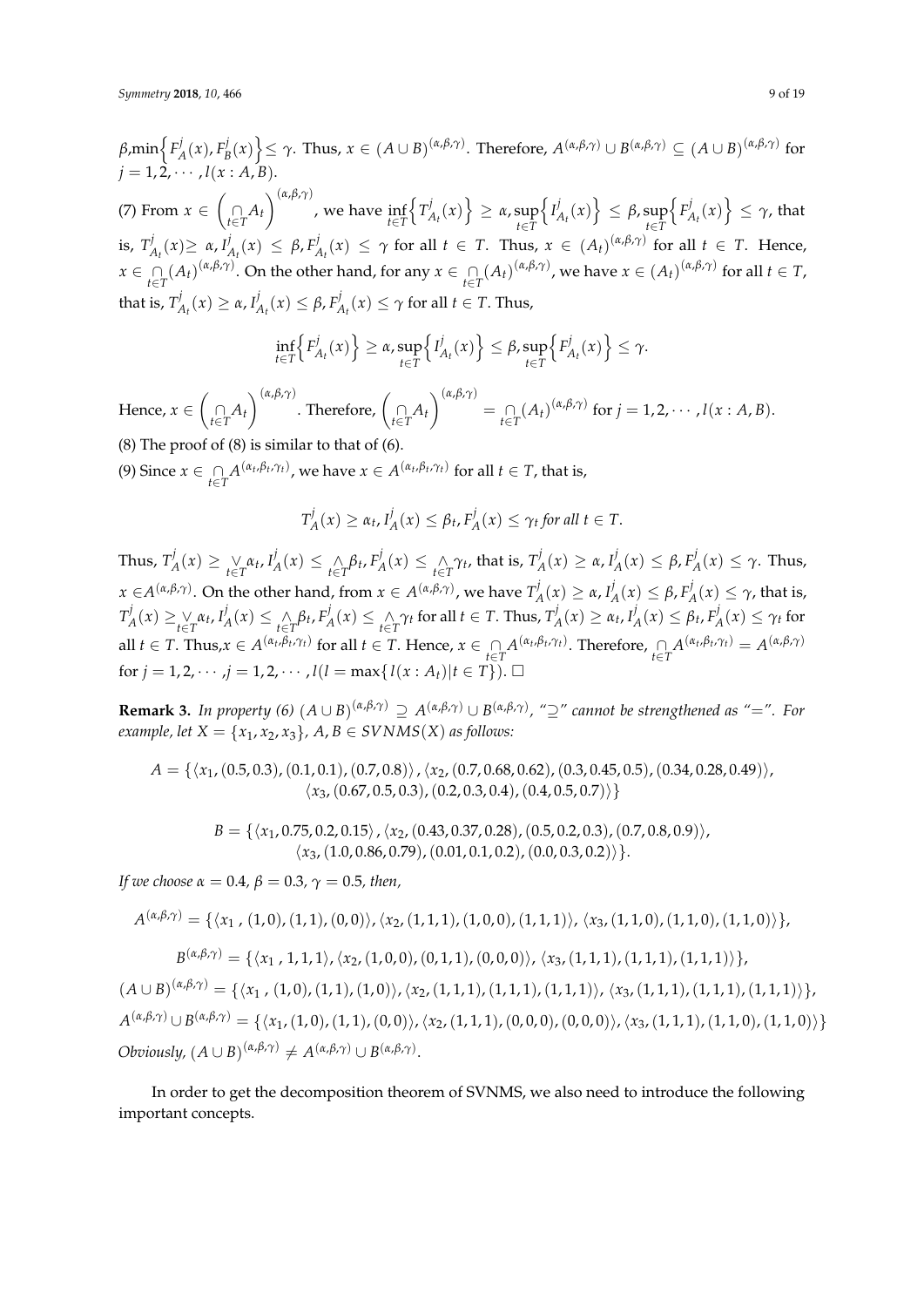**Definition** 10. *Let*  $L = \{(\alpha, \beta, \gamma) | \alpha, \beta, \gamma \in [0, 1], 0 \le \alpha + \beta + \gamma \le 3\},\$  $(\alpha_1, \beta_1, \gamma_1) \leq (\alpha_2, \beta_2, \gamma_2) \Leftrightarrow \alpha_1 \leq \alpha_2, \beta_1 \geq \beta_2$ ,  $\gamma_1 \geq \gamma_2$  *So, L is a complete lattice, and* (1,0,0) *is the biggest element,* (0, 1, 1) *is the smallest element.*

**Definition 11.** Let  $(\alpha, \beta, \gamma) \in L$ ,  $B \in 2^X$ ,  $A = (\alpha, \beta, \gamma)B$ . And for any  $x \in X$ ,

$$
T_A^j(x) = \begin{cases} \alpha, x \in B \\ 0, x \notin B \end{cases}, \ I_A^j(x) = \begin{cases} \beta, x \in B \\ 1, x \notin B \end{cases}, \ F_A^j(x) = \begin{cases} \gamma, x \in B \\ 1, x \notin B \end{cases}.
$$
 (21)

Then,  $A = \left\{ \left\langle x, T^j \right\rangle \right\}$  $\chi^j_A(x)$ ,  $I^j_A$  $\frac{j}{A}(x)$ ,  $F_{A}^{j}$  $\mathcal{A}^{j}(x)$   $\Big\vert x \in X, j = 1, 2, \cdots, l(x:A) \Big\}$  is a SVNMS on the universe *X*, so we have the definition as follows:

**Definition 12.** *Suppose*  $A \in SVMS(X)$ ,  $(\alpha, \beta, \gamma) \in L$ , the dot product (truncated product) of  $(\alpha, \beta, \gamma)$  and *A is defined as*

$$
((\alpha,\beta,\gamma)A)(x) = \Big\{ \Big\langle x, \alpha \vee T_A^j(x), \beta \wedge T_A^j(x), \gamma \wedge T_A^j(x) \Big\rangle \Big| x \in X, j = 1,2,\cdots, l(x:A) \Big\}.
$$
 (22)

*That is*  $(\alpha, \beta, \gamma)A \in SVNMS(X)$ .

Now, we can discuss the decomposition theorem of SVNMS based on the definitions and operational properties above.

**Theorem 3.** Let A be a SVNMS. Then for any  $(\alpha, \beta, \gamma) \in L$ , we have

$$
A = \bigcup_{(\alpha,\beta,\gamma)\in L} (\alpha,\beta,\gamma) A^{(\alpha,\beta,\gamma)} = \bigcup_{(\alpha,\beta,\gamma)\in L} (\alpha,\beta,\gamma) A^{(\alpha+\beta,\gamma)} = \bigcup_{(\alpha,\beta,\gamma)\in L} (\alpha,\beta,\gamma) A^{(\alpha,\beta+\gamma)}
$$
  
\n
$$
= \bigcup_{(\alpha,\beta,\gamma)\in L} (\alpha,\beta,\gamma) A^{(\alpha,\beta,\gamma+)} = \bigcup_{(\alpha,\beta,\gamma)\in L} (\alpha,\beta,\gamma) A^{(\alpha+\beta+\gamma)} = \bigcup_{(\alpha,\beta,\gamma)\in L} (\alpha,\beta,\gamma) A^{(\alpha+\beta+\gamma+)} = \bigcup_{(\alpha,\beta,\gamma)\in L} (\alpha,\beta,\gamma) A^{(\alpha+\beta+\gamma+)} \tag{23}
$$

**Proof.** With regard to  $A = \bigcup_{(\alpha,\beta,\gamma)\in L} (\alpha,\beta,\gamma)A^{(\alpha,\beta,\gamma)}$ , we just need to prove  $A(x) =$  ∪  $\bigcup_{(\alpha,\beta,\gamma)\in L} (\alpha,\beta,\gamma)$   $A^{(\alpha,\beta,\gamma)}(x)$  for all  $x \in X$ . That is,  $A(x) = \vee_{(\alpha,\beta,\gamma)\in L} ((\alpha,\beta,\gamma)A^{(\alpha,\beta,\gamma)})(x) =$  $\left(\vee_{\alpha\in[0,1]}\left(\alpha\vee (A^\alpha)_j(x)\right),\wedge_{\beta\in[0,1]}\left(\beta\wedge (A\beta)_j(x)\right),\wedge_{\gamma\in[0,1]}\left(\gamma\wedge (A_\gamma)_j(x)\right)\right)$  for  $x\in X$ . Since  $T^j$  $P$ <sup>*A*</sup>(*x*) ∈  $[0,1]$ , we have  $\vee_{\alpha\in[0,1]}(\alpha\vee(A^\alpha)_j(x))=\left[\vee_{\alpha\in[0,T_A^j(x)]}\Bigl(\alpha\vee(A^\alpha)_j(x)\Bigr)\right]\vee \left[\vee_{\alpha\in[T_A^j(x),1]}(x)\right]$  $\left( \alpha \vee (A^{\alpha})_j(x) \right)$ . Indeed, taking  $\alpha \leq T^j$ *A*<sub>(</sub>*x*), we have  $(A^{\alpha})_j(x)$  = 1, otherwise,  $(A^{\alpha})_j(x)$  = 0. Thus,  $\vee_{\alpha\in[0,1]} \left( \alpha \vee (A^\alpha)_j(x) \right)$  =  $\vee_{\alpha\in[0,T_A^j(x)]} \left( \alpha \vee (A^\alpha)_j(x) \right)$  =  $\vee_{\alpha\in[0,T_A^j(x)]} \alpha$  = T<sub>1</sub>  $A'(x)$ .  $\text{Similarly,} \land_{\beta \in [0,1]} \left( \beta \land (A\beta)_j(x) \right) = \land_{\beta \in [I_A^j(x),1]}$  $\left(\beta \wedge (A\beta)_j(x)\right) = \wedge_{\beta \in [I^j_A(x),1]} \beta = I^j_A$  $A(x)$  and  $\wedge_{\gamma \in [0,1]} \left( \gamma \wedge (A_\gamma)_j(x) \right) = \wedge_{\gamma \in [F_A^j(x),1]}$  $A^{(\lambda)/1}$   $\qquad \qquad$   $\qquad \qquad$   $\qquad$   $\qquad$   $\qquad$   $\qquad$   $\qquad$   $\qquad$   $\qquad$   $\qquad$   $\qquad$   $\qquad$   $\qquad$   $\qquad$   $\qquad$   $\qquad$   $\qquad$   $\qquad$   $\qquad$   $\qquad$   $\qquad$   $\qquad$   $\qquad$   $\qquad$   $\qquad$   $\qquad$   $\qquad$   $\qquad$   $\qquad$   $\qquad$   $\qquad$   $\qquad$   $\qquad$   $\qquad$   $\left(\gamma \wedge (A_{\gamma})_j(x)\right) = \wedge_{\gamma \in [F^j_A(x),1]} \gamma = F^j_A$  $A'(x)$ . Therefore,  $\vee_{(\alpha,\beta,\gamma)\in L} ((\alpha,\beta,\gamma)A^{(\alpha,\beta,\gamma)})(x) = (T^j_A)$  $\chi^j_A(x)$ ,  $I^j_A$  $\frac{j}{A}(x)$ ,  $F^j_A$  $A^j_A(x)$  =  $A(x)$  for  $j =$  $1, 2, \cdots$  *l*( $x : A$ ).  $\square$ 

Next, we use an example to illustrate the idea of the decomposition theorem of SVNMS.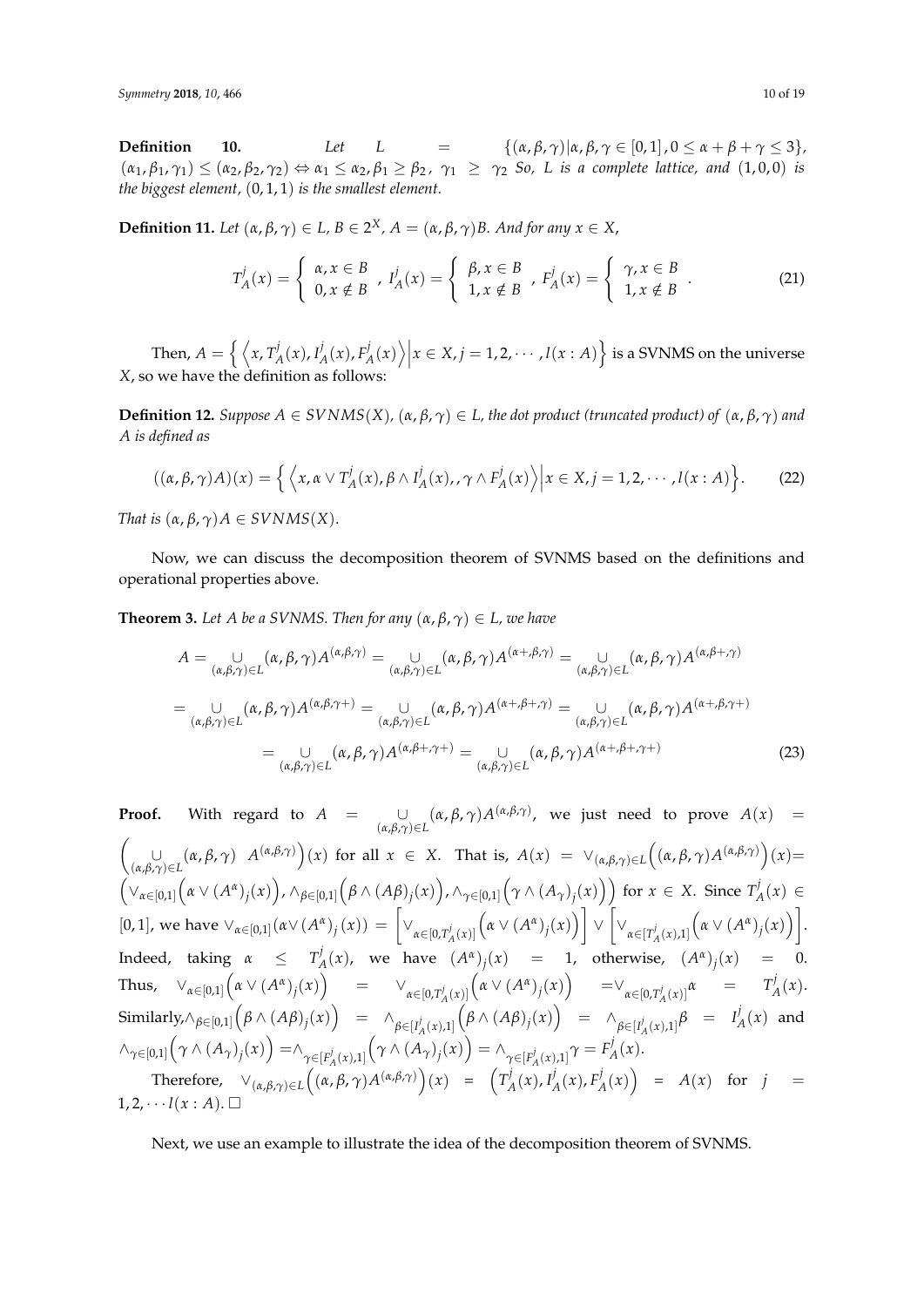**Example 1.** *Let*  $X = \{x_1, x_2, x_3\}$ ,  $A \in SVNMS(X)$  *as follows:* 

$$
A = \{ \langle x_1, (0.6, 0.4), (0.5, 0.3), (0.2, 0.3) \rangle, \langle x_2, 0.2, 0.4, 0.7 \rangle, \langle x_3, (0.8, 0.6, 0.5), (0.2, 0.2, 0.3), (0.1, 0.3, 0.4) \rangle \}.
$$

*We show how A can be represented by180 special SVNMSs using* (*α*, *β*, *γ*)-*cut sets. According to Definition 9, 11 and 12, we have:*

$$
A^{(\alpha,\beta,\gamma)}=\{\langle x_1,(1,1),(0,0),(0,0)\rangle,\langle x_2,1,0,0\rangle,\langle x_3,(1,1,1),(1,1,0),(1,0,0)\rangle\},
$$

 $(\alpha, \beta, \gamma) A^{(\alpha, \beta, \gamma)} = {\langle x_1, (0.2, 0.2), (1, 1), (1, 1) \rangle}, \langle x_2, 0.2, 1, 1 \rangle, \langle x_3, (0.2, 0.2, 0.2), (0.2, 0.2, 1), (0.1, 1, 1) \rangle},$ *where*  $0 \le \alpha \le 0.2$ ,  $0 \le \beta \le 0.2$ ,  $0 \le \gamma \le 0.1$ *;* 

$$
A^{(\alpha,\beta,\gamma)} = \{ \langle x_1, (1,1), (0,1), (1,0) \rangle, \langle x_2, 0, 0, 0 \rangle, \langle x_3, (1,1,1), (1,1,1), (1,0,0) \rangle \},
$$

 $(\alpha, \beta, \gamma) A^{(\alpha, \beta, \gamma)} = {\langle \langle x_1, (0.4, 0.4), (1, 0.3), (0.2, 1) \rangle, \langle x_2, 1, 1, 1 \rangle, \langle x_3, (0.4, 0.4, 0.4), (0.3, 0.3, 0.3), (0.2, 1, 1) \rangle },$ *where* 0.2 < *α* ≤ 0.4*,* 0.2 < *β* ≤ 0.3*,* 0.1 < *γ* ≤ 0.2*;*

$$
A^{(\alpha,\beta,\gamma)} = \{ \langle x_1, (1,0), (0,1), (1,1) \rangle, \langle x_2, 0, 1, 0 \rangle, \langle x_3, (1,1,1), (1,1,1), (1,1,0) \rangle \},
$$

 $(\alpha, \beta, \gamma) A^{(\alpha, \beta, \gamma)} = {\langle x_1, (0.5, 0), (1, 0.4), (0.3, 0.3)\rangle}, \langle x_2, 0, 0.4, 1 \rangle, \langle x_3, (0.5, 0.5, 0.5), (0.4, 0.4, 0.4), (0.3, 0.3, 1)\rangle},$ *where* 0.4 < *α* ≤ 0.5*,* 0.3 < *β* ≤ 0.4*,* 0.2 < *γ* ≤ 0.3*;*

$$
A^{(\alpha,\beta,\gamma)} = \{ \langle x_1, (1,0), (1,1), (1,1) \rangle, \ \langle x_2, 0, 1, 0 \rangle, \langle x_3, (1,1,0), (1,1,1), (1,1,1) \rangle \},
$$

 $(\alpha, \beta, \gamma) A^{(\alpha, \beta, \gamma)} = {\langle x_1, (0.6, 0), (0.5, 0.5), (0.4, 0.4)\rangle}, \langle x_2, 0, 0.5, 1\rangle, \langle x_3, (0.6, 0.6, 0), (0.5, 0.5, 0.5), (0.4, 0.4, 0.4)\rangle},$ *where* 0.5 < *α* ≤ 0.6*,* 0.4 < *β* ≤ 0.5*,* 0.3 < γ ≤ 0.4*;* 

$$
A^{(\alpha,\beta,\gamma)} = \{ \langle x_1, (0,0), (1,1), (1,1) \rangle, \langle x_2, 0, 1, 1 \rangle, \langle x_3, (1,0,0), (1,1,1), (1,1,1) \rangle \},
$$

 $(\alpha, \beta, \gamma) A^{(\alpha, \beta, \gamma)} = {\langle x_1, (0, 0), (1, 1), (0.7, 0.7)\rangle}, \langle x_2, 0, 1, 0.7\rangle, \langle x_3, (0.8, 0, 0), (1, 1, 1), (0.7, 0.7, 0.7)\rangle},$ *where*  $0.6 < \alpha \leq 0.8$ ,  $0.5 < \beta \leq 1$ ,  $0.4 < \gamma \leq 0.7$ ;

$$
A^{(\alpha,\beta,\gamma)} = \{ \langle x_1, (0,0), (1,1), (1,1) \rangle, \langle x_2, 0, 1, 1 \rangle, \langle x_3, (0,0,0), (1,1,1), (1,1,1) \rangle \},
$$
  

$$
(\alpha,\beta,\gamma)A^{(\alpha,\beta,\gamma)} = \{ \langle x_1, (0,0), (1,1), (1,1) \rangle, \langle x_2, 0, 1, 1 \rangle, \langle x_3, (0,0,0), (1,1,1), (1,1,1) \rangle \},
$$

*where*  $0.8 < \alpha \leq 1$ ,  $0.5 < \beta \leq 1$ ,  $0.7 < \gamma \leq 1$ .

*Similarly, we can get the rest of the results with special SVNMSs. It is obvious to see,*

$$
A = \bigcup_{(\alpha,\beta,\gamma)\in L} (\alpha,\beta,\gamma) A^{(\alpha,\beta,\gamma)}.
$$

**Definition 13.** Suppose  $H: L \to 2^X$ ,  $(\lambda, \mu, \omega) \mapsto H(\lambda, \mu, \omega)$  is a mapping, a neutrosophic nested set H can *be defined in X if it satisfies the following conditions:*

 $(1)$   $(\lambda_1, \mu_1, \omega_1) \leq (\lambda_2, \mu_2, \omega_2) \Rightarrow H(\lambda_1, \mu_1, \omega_1) \supseteq H(\lambda_2, \mu_2, \omega_2)$ ;

(2)  $\bigcap_{t\in T}H(\lambda_t,\mu_t,\omega_t)\subseteq \{H(\lambda,\mu,\omega)|\lambda<\vee_{t\in T}\lambda_t,\mu>\wedge_{t\in T}\mu_t,\omega>\wedge_{t\in T}\omega_t\}.$ 

**Remark 4.** Let  $SVN<sub>L</sub>$  be a set which composed of all neutrosophic nested sets,  $A \in SVNMS(X)$ , then, all (*α*, *β*, *γ*)-*cut sets of A are neutrosophic nested sets.*

**Theorem 4.** Let  $A \in SVMS(X)$ ,  $H: L \to 2^X$ ,  $(\alpha, \beta, \gamma) \mapsto H(\alpha, \beta, \gamma)$ , for any  $(\alpha, \beta, \gamma) \in L$  satisfy  $A^{(\alpha + \beta + \gamma +)} \subseteq H(\alpha, \beta, \gamma) \subseteq A^{(\alpha, \beta, \gamma)}$ , then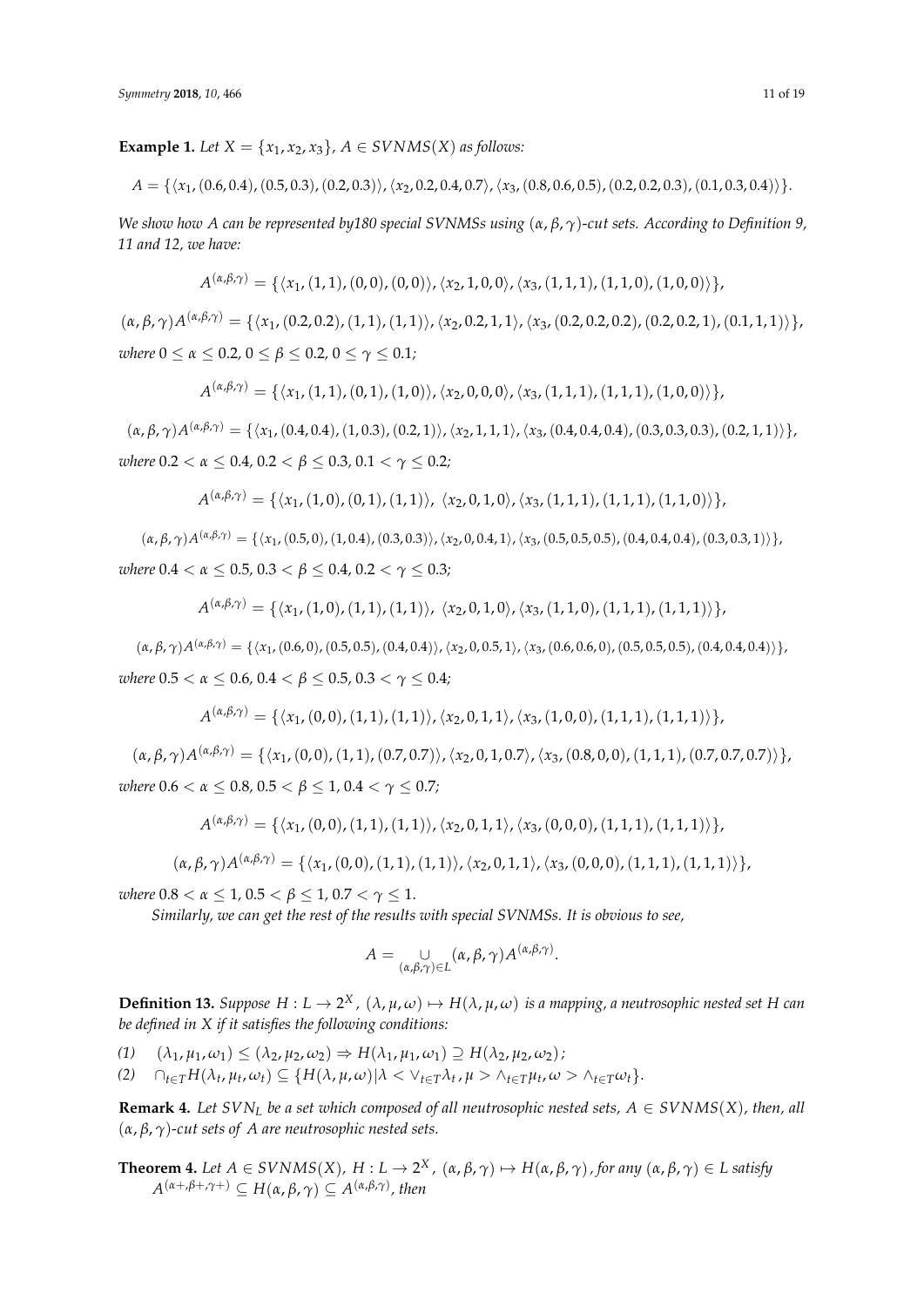\n- (1) 
$$
A = \bigcup_{(\alpha,\beta,\gamma)\in L} (\alpha,\beta,\gamma)H(\alpha,\beta,\gamma);
$$
\n- (2)  $\alpha_1 < \alpha_2, \beta_1 > \beta_2, \gamma_1 > \gamma_2 \Rightarrow H(\alpha_1,\beta_1,\gamma_1) \supseteq H(\alpha_2,\beta_2,\gamma_2),$  where  $\alpha_1, \alpha_2, \beta_1, \beta_2, \gamma_1, \gamma_2 \in [0,1], 0 \leq \alpha_1 + \beta_1 + \gamma_1 \leq 3, 0 \leq \alpha_2 + \beta_2 + \gamma_2 \leq 3;$
\n

(3) (I) 
$$
A^{(\alpha,\beta,\gamma)} = \bigcap \{H(\lambda,\mu,\omega) | \lambda < \alpha,\mu > \beta,\omega > \gamma, 0 \leq \lambda + \mu + \omega \leq 3\},
$$
 (II)  $A^{(\alpha+\beta+\gamma+\gamma)} = \bigcup \{H(\lambda,\mu,\omega) | \lambda > \alpha,\mu < \beta,\omega < \gamma, 0 \leq \lambda + \mu + \omega \leq 3\};$ 

(4)  $\bigcap_{t\in T} H(\alpha_t, \beta_t, \gamma_t) \subseteq \bigcap \{H(\alpha, \beta, \gamma) | \alpha < \vee_{t\in T}\alpha_t, \beta > \wedge_{t\in T}\beta_t, \gamma > \wedge_{t\in T}\gamma_t \}.$ 

### **Proof.**

(1) Since *A* (*α*+,*β*+,*γ*+) ⊆ *H*(*α*, *β*, *γ*) ⊆ *A* (*α*,*β*,*γ*) for all (*α*, *β*, *γ*) ∈ *L*, we have

$$
A=\bigcup_{(\alpha,\beta,\gamma)\in L}(\alpha,\beta,\gamma)A^{(\alpha+\beta+\gamma+\gamma)}\subseteq \bigcup_{(\alpha,\beta,\gamma)\in L}(\alpha,\beta,\gamma)H(\alpha,\beta,\gamma)\subseteq \bigcup_{(\alpha,\beta,\gamma)\in L}(\alpha,\beta,\gamma)A^{(\alpha,\beta,\gamma)}=A.
$$

Thus,  $A = \bigcup_{(\alpha,\beta,\gamma) \in L} (\alpha,\beta,\gamma) H(\alpha,\beta,\gamma).$ 

(2) From  $α_1 < α_2, β_1 > β_2, γ_1 > γ_2$ , we can obtain

$$
H(\alpha_1,\beta_1,\gamma_1)\supseteq A^{(\alpha_1+\beta_1+\gamma_1+)}\supseteq A^{(\alpha_2,\beta_2,\gamma_2)}\supseteq H(\alpha_2,\beta_2,\gamma_2).
$$

(3) (*I*) Suppose  $\Sigma = \{(\lambda, \mu, \omega) | \lambda < \alpha, \mu > \beta, \omega > \gamma, 0 \le \lambda + \mu + \omega \le 3\}$ , then,

$$
\vee_{(\lambda,\mu,\omega)\in\Sigma}(\lambda,\mu,\omega)=(\alpha,\beta,\gamma).
$$

 $\text{So, } \cap \{H(\lambda,\mu,\omega)| \lambda<\alpha,\mu>\beta, \omega>\gamma, 0\leq \lambda+\mu+\omega\leq 3\} \subseteq \cap \left\{A^{(\lambda,\mu,\omega)}|\lambda<\alpha,\mu>\beta, \omega>\gamma, 0\leq \lambda+\mu+\omega\leq 3\right\}=$ *A*<sup>(*α*,*β*,*γ*)</sup>. On the other hand, since  $x \in A^{(\alpha,\beta,\gamma)}$ , we have  $T^j$  $\alpha_A^j(x) \geq \alpha, I^j$  $\beta$ <sub>*A*</sub>(*x*)  $\leq \beta$ , *F*<sup>*j*</sup><sub>*A*</sub>  $\frac{d}{dx}$  $(x) \leq$ *γ*. Thus, *T j*  $A^j_A(x) \geq \alpha > \lambda, I^j_A$  $\frac{f}{A}(x) \leq \beta < \mu, F^j$  $\frac{f_j}{A}(x) \leq \gamma \ < \ \omega$ . That is,  $T^j_A$  $\frac{y}{A}(x) >$ *λ*, *I j*  $\mu_A^j(x) \leq \mu_F^j$  $A^J(A(x) \leq \omega$ . Thus,  $x \in A^{(\lambda + \mu + \mu + \mu +)}$ . Thus,  $x \in H(\lambda, \mu, \omega)$ . Therefore,  $x \in$  $\cap \{H(\lambda, \mu, \omega)|\lambda < \alpha, \mu > \beta, \omega > \gamma, 0 \le \lambda + \mu + \omega \le 3\}$ . Based on the above facts, we can obtain  $A^{(\alpha,\beta,\gamma)} = \cap\{H(\lambda,\mu,\omega)|\lambda<\alpha,\mu>\beta,\omega>\gamma, 0\leq \lambda+\mu+\omega\leq 3\}\text{.}$ 

(II) Since  $A^{(\alpha + \beta + \gamma +)} \supseteq A^{(\lambda, \mu, \gamma)} \supseteq H(\lambda, \mu, \gamma)$  for any  $\lambda > \alpha, \mu < \beta, \omega < \gamma, 0 \leq \lambda + \mu + \omega \leq 3$ , we have

 $A^{(\alpha + \beta + \gamma +)} \supseteq \cup \{H(\lambda, \mu, \omega)| \lambda > \alpha, \mu < \beta, \omega < \gamma, 0 \le \lambda + \mu + \omega \le 3\}.$  On the other hand, from  $x \in A^{(\alpha + \beta + \gamma + \gamma)}$  we have  $T^j$  $\alpha_A^j(x) > \alpha$ ,  $I^j_A$  $\beta$ <sub>*A*</sub>(*x*) < *β*, *F*<sup>*j*</sup><sub>*A*</sub>  $\gamma_A^J(x)$  < γ. It follows that there exists *λ* > *α*, *μ* < *β*, *ω* < γ, 0  $\leq$  *λ* + *μ* + *ω*  $\leq$  3, such that  $T^j$ *A*(*x*) > *λ* > *α*, *I*<sup>*j*</sup></sup> *A*<sub>*A*</sub>(*x*) < *μ* < *β*, *F j*  $\mathcal{A}_A^J(x) < \omega < \gamma$ , that is,  $x \in A^{(\lambda + \mu + \mu + \mu)}$ . Indeed,  $A^{(\lambda + \mu + \mu + \mu)} \subseteq H(\lambda, \mu, \omega)$ , then,  $x \in H(\lambda, \mu, \omega)$ . Thus,  $x \in \bigcup \{ H(\lambda, \mu, \omega) | \lambda > \alpha, \mu < \beta, \omega < \gamma, 0 \le \lambda + \mu + \omega \le 3 \}.$  Thus,

 $A^{(\alpha+\beta+\gamma+)}\subseteq\cup\{H(\lambda,\mu,\omega)|\lambda>\alpha,\mu<\beta,\omega<\gamma, 0\leq\lambda+\mu+\omega\leq 3\} .$  Therefore, we can obtain

$$
A^{(\alpha+\beta+\gamma+)}=\cup\{H(\lambda,\mu,\omega)|\lambda>\alpha,\mu<\beta,\omega<\gamma,0\leq\lambda+\mu+\omega\leq 3\}.
$$

(4) From  $A^{(\alpha+\beta+\gamma+)} \subseteq H(\alpha,\beta,\gamma) \subseteq A^{(\alpha,\beta,\gamma)}$ , we have  $\bigcap_{t \in T} H(\alpha_t,\beta_t,\gamma_t) \subseteq \bigcap_{t \in T} A^{(\alpha_t,\beta_t,\gamma_t)} \subseteq A^{(\alpha',\beta',\gamma')}$ for  $\alpha' = \vee_{t \in T} \alpha_t, \beta' = \wedge_{t \in T} \beta_t, \gamma' = \wedge_{t \in T} \gamma_t$ . Applying (3) (I), we get

$$
A^{(\alpha',\beta',\gamma')} = \bigcap \{ H(\alpha,\beta,\gamma) | \alpha < \alpha', \beta > \beta', \gamma > \gamma', 0 \leq \alpha + \beta + \gamma \leq 3 \} + \gamma \leq 3 \}.
$$

Therefore,

$$
\bigcap_{t\in T} H(\alpha_t, \beta_t, \gamma_t) \subseteq \bigcap \{H(\alpha, \beta, \gamma) \big| \alpha < \alpha', \beta > \beta', \gamma > \gamma', 0 \leq \alpha + \beta + \gamma \leq 3 \,\} \square
$$

**Remark 5.** *(1) The significance of Theorem 3 (Decomposition Theorem): A SVNMS can be composed of neutrosophic nested sets which consist of self-decomposed cut sets or strong cut sets. (2) The significance of*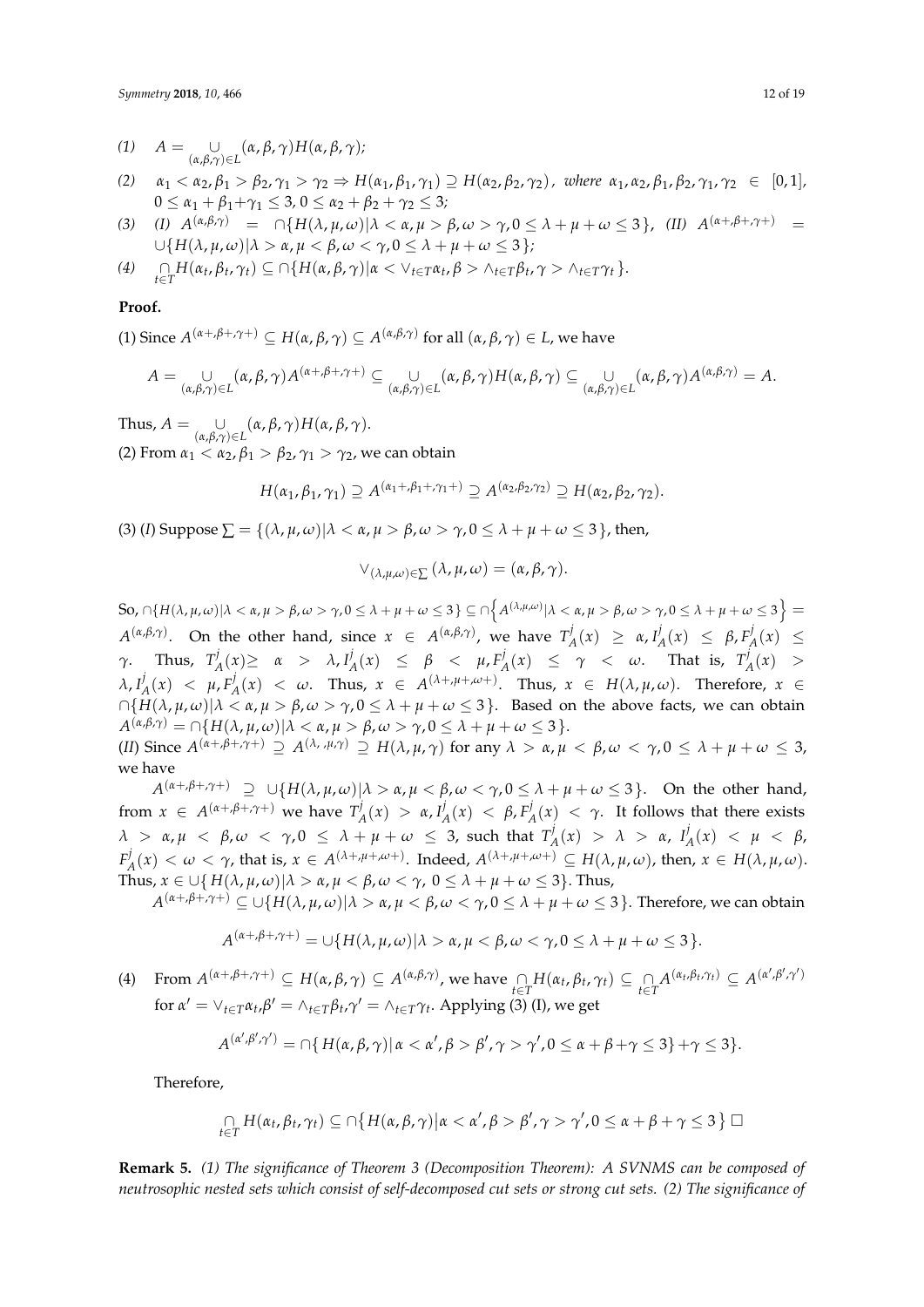*Theorem 4 (Generalized Decomposition Theorem): A collection of family sandwiched between cut or strong cut sets of a SVNMS must be neutrosophic nested sets, and such nested sets can also compose the original SVNMS.*

### *4.2. Representation Theorem of SVNMS*

According to the relationship between the decomposition theorem and the representation theorem, we can obtain that each neutrosophic nested set can be combined into a single-valued neutrosophic multiset. Furthermore, its cut sets or strong cut sets can be constructed with the original neutrosophic nested set. In other words, it is theoretically explained: a family of special single-valued neutrosophic multisets can be used to completely depict and represent a single-valued neutrosophic multiset).

In this section, the representation theorem of SVNMS based on the decomposition theorem is proposed in this section.

**Theorem 5.** Let  $H \in SVN_L(X)$ ,  $A \in SVNMS(X)$ , and  $\forall (\alpha, \beta, \gamma) \in L$ . We have

 $(I) A^{(\alpha,\beta,\gamma)} = \bigcap \{H(\lambda,\mu,\omega) | \lambda < \alpha,\mu > \beta, \omega > \gamma, 0 \le \lambda + \mu + \omega \le 3 \};$  $(H) A^{(\alpha+\beta+\gamma+)} = \bigcup \{H(\lambda, \mu, \omega) | \lambda > \alpha, \mu < \beta, \omega < \gamma, 0 \le \lambda + \mu + \omega \le 3 \}.$ 

**Proof.** Since  $H(\alpha,\beta,\gamma) \in 2^X$  for all  $(\alpha,\beta,\gamma) \in L$ , and  $(\alpha,\beta,\gamma)H(\alpha,\beta,\gamma) \in SVM(S(X))$ , we have ∪(*α*,*β*,*γ*)∈*<sup>L</sup>* (*α*, *β*, *γ*)*H*(*α*, *β*, *γ*) ∈ *SVNMS*(*X*), denoted by *A*. Applying Theorem 4, we only need to prove,

$$
H: L \to 2^X \text{ satisfies } A^{(\alpha+\beta+\gamma+\gamma)} \subseteq H(\alpha,\beta,\gamma) \subseteq A^{(\alpha,\beta,\gamma)}.
$$

Since  $x \in A^{(\alpha+\beta+\gamma+)}$ , we have  $T^j$  $\alpha_A^j(x) > \alpha, I^j$  $\beta_A^j(x) < \beta, F^j_A$  $\frac{d^j A}{A}(x) < \gamma.$  Thus,  $\vee_{(\lambda,\mu,\omega) \in L} \Big[ \lambda \wedge (H(\lambda))_j(x) \Big] > \alpha,$  $\left|\wedge_{(\lambda,\mu,\omega)\in L}\Big[\mu\vee (H(\mu))_{j}(x)\Big]<\beta, \wedge_{(\lambda,\mu,\omega)\in L}\Big[\omega\vee (H(\omega))_{j}(x)\Big]<\gamma.$  It follows that there exists  $(\lambda_0,\mu_0,\omega_0)\in$  L, such that  $\lambda_0\vee (H(\lambda_0))_j(x)>$   $\alpha,\mu_0\vee (H(\mu_0))_j(x)<$   $\beta,\omega_0\vee (H(\omega_0))_j(x)<$   $\gamma$ , that is,  $\lambda_0>\alpha$ ,  $\mu_0<\beta$ , $\omega_0<\gamma.$  Taking  $(H(\lambda_0,\mu_0,\omega_0))_j(x)=(1,1,1)$ , we have  $(\lambda_0,\mu_0,\omega_0)>(\alpha,\beta,\gamma).$  Thus,  $x\in H(\lambda_0,\mu_0,\omega_0)\subseteq$   $H(\alpha,\beta,\gamma).$  On the other hand, from  $x\in H(\alpha,\beta,\gamma)$ , we have  $(H(\lambda,\mu,\omega))_j(x)=$  $(1,1,1).$  Thus,  $\forall_{(\lambda,\mu,\omega)\in L} \left[\lambda \vee (H(\lambda))_j(x)\right] \geq \alpha \wedge (H(\alpha))_j(x) = \alpha, \forall_{(\lambda,\mu,\omega)\in L} \left[\mu \vee (H(\mu))_j(x)\right] \leq \beta \wedge$  $(H(\beta))_j(x) = \beta$  and

 $\bigtriangledown_{(\lambda,\mu,\omega)\in L}\Big[\omega\vee (H(\omega))_{j}(x)\Big]\leq \gamma\wedge (H(\gamma))_{j}(x)=\gamma$ , that is,  $T_{\lambda}^{j}$  $\alpha_A^j(x) \geq \alpha, I^j$  $\beta_A(x) \leq \beta, F^j_A$ *A* (*x*) ≤ *γ*. Thus,  $x \in A^{(\alpha,\beta,\gamma)}$ . Therefore,  $A^{(\alpha+,\beta+,\gamma+)} \subseteq H(\alpha,\beta,\gamma) \subseteq A^{(\alpha,\beta,\gamma)}$  for  $j = 1,2,\cdots l$   $(x : A, B)$ .  $\Box$ 

Theorem 5 (Representation Theorem) provides an effective method for constructing a SVNMS: Let  $H \in SVN_L(X)$ , we can construct a SVNMS with the following membership function:

$$
A: X \to L, A(x) = \vee \{(\alpha, \beta, \gamma) \in L | x \in H(\alpha, \beta, \gamma)\}, \forall x \in X
$$

**Example 2.** *Suppose*  $X = \{x_1, x_2, x_3\}$ *. The neutrosophic nested sets on the given* X is as follows:

$$
H(\alpha,\beta,\gamma)=\{\langle x_1,(1,1),(0,0),(0,0)\rangle,\langle x_2,1,0,0\rangle,\langle x_3,(1,1,1),(0,0,0),(0,0,0)\rangle\},\
$$

*where*  $\alpha = \beta = \gamma = 0$ ;

$$
H(\alpha,\beta,\gamma)=\{\langle x_1,(1,1),(0,0),(0,0)\rangle,\langle x_2,1,0,0\rangle,\langle x_3,(1,1,1),(1,1,0),(1,0,0)\rangle\},
$$

*where*  $0 < \alpha \leq 0.2$ ,  $0 < \beta \leq 0.2$ ,  $0 < \gamma \leq 0.1$ ;

 $H(\alpha, \beta, \gamma) = {\langle x_1, (1, 1), (0, 1), (1, 0) \rangle, \langle x_2, 0, 0, 0 \rangle, \langle x_3, (1, 1, 1), (1, 1, 1), (1, 0, 0) \rangle},$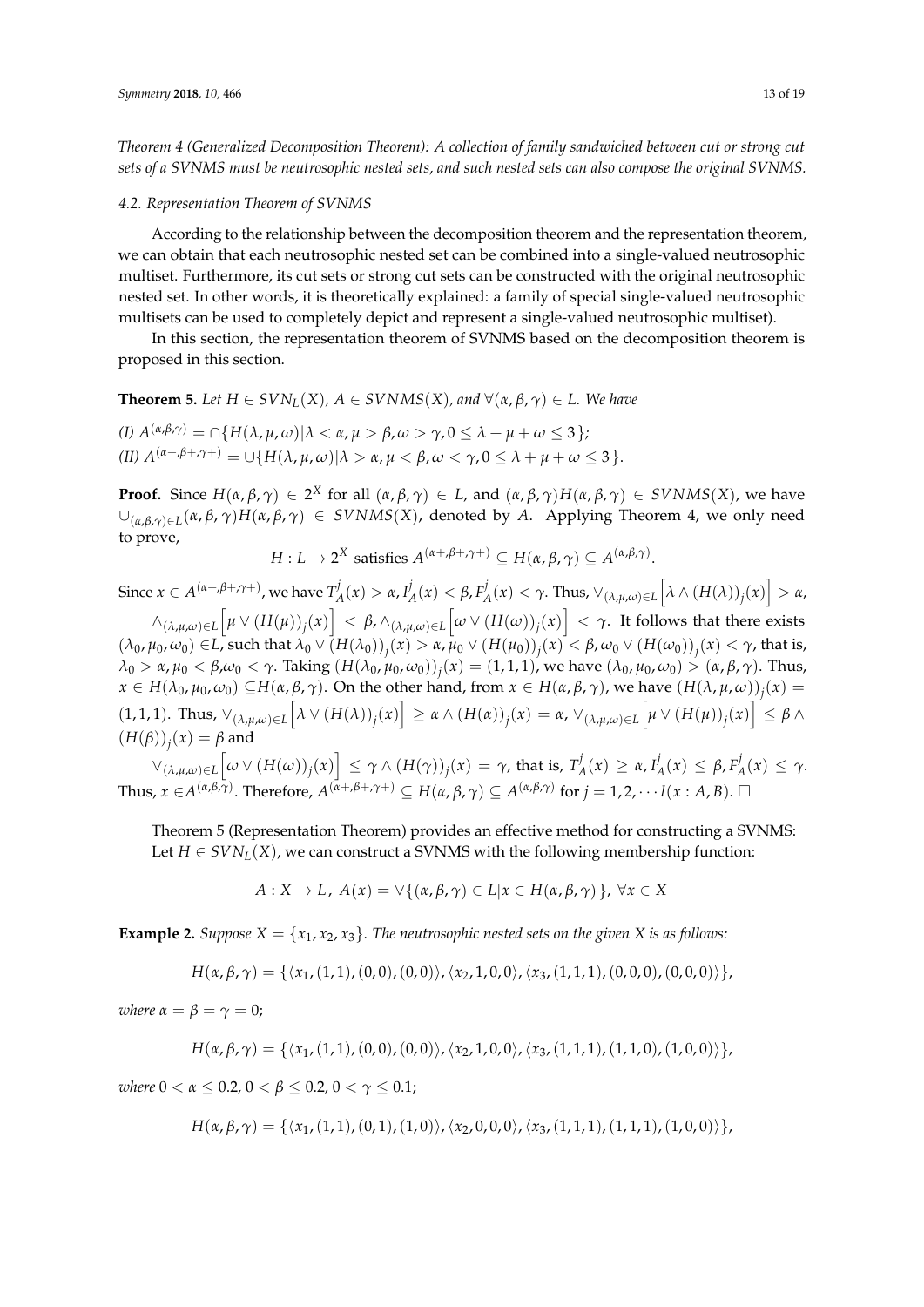*where* 0.2 < *α* ≤ 0.4*,* 0.2 < *β* ≤ 0.3*,* 0.1 < *γ* ≤ 0.2;

$$
H(\alpha, \beta, \gamma) = \{ \langle x_1, (1,0), (0,1), (1,1) \rangle, \langle x_2, 0, 1, 0 \rangle, \langle x_3, (1,1,1), (1,1,1), (1,1,0) \rangle \},
$$

*where* 0.4 < *α* ≤ 0.5*,* 0.3 < *β* ≤ 0.4*,* 0.2 < *γ* ≤ 0.3;

$$
H(\alpha, \beta, \gamma) = \{ \langle x_1, (1,0), (1,1), (1,1) \rangle, \langle x_2, 0, 1, 0 \rangle, \langle x_3, (1,1,0), (1,1,1), (1,1,1) \rangle \},
$$

*where* 0.5 < *α* ≤ 0.6*,* 0.4 < *β* ≤ 0.5*,* 0.3 < *γ* ≤ 0.4;

$$
H(\alpha, \beta, \gamma) = \{ \langle x_1, (0,0), (1,1), (1,1) \rangle, \langle x_2, 0, 1, 1 \rangle, \langle x_3, (1,0,0), (1,1,1), (1,1,1) \rangle \},
$$

*where*  $0.6 < \alpha \leq 0.8$ ,  $0.5 < \beta \leq 1$ ,  $0.4 < \gamma \leq 0.7$ ;

$$
H(\alpha, \beta, \gamma) = \{ \langle x_1, (0,0), (1,1), (1,1) \rangle, \langle x_2, 0, 1, 1 \rangle, \langle x_3, (0,0,0), (1,1,1), (1,1,1) \rangle \},
$$

*where*  $0.8 < \alpha \leq 1$ ,  $0.5 < \beta \leq 1$ ,  $0.7 < \gamma \leq 1$ .

*Similarly, we can give the remaining neutrosophic nested sets. Then, the SVNMS A determined by H has the following membership function:*

$$
((T_A^1(x_1), T_A^2(x_1)), (I_A^1(x_1), I_A^2(x_1)), (F_A^1(x_1), F_A^2(x_1)))
$$
  
=  $(\vee {\alpha \in [0,1]|x_1 \in H(\alpha, \beta, \gamma) }, \wedge {\beta \in [0,1]|x_1 \in H(\alpha, \beta, \gamma) }, \wedge {\gamma \in [0,1]|x_1 \in H(\alpha, \beta, \gamma) }\})$   
=  $((0.6, 0.4), (0.5, 0.3), (0.2, 0.3))$   
 $(T_A^1(x_2), T_A^1(x_2), F_A^1(x_2))$   
=  $(\vee {\alpha \in [0,1]|x_2 \in H(\alpha, \beta, \gamma) }, \wedge {\beta \in [0,1]|x_2 \in H(\alpha, \beta, \gamma) }, \wedge {\gamma \in [0,1]|x_2 \in H(\alpha, \beta, \gamma) }\})$   
=  $(0.2, 0.4, 0.7)$   
 $((T_A^1(x_3), T_A^2(x_3), T_A^3(x_3)), (I_A^1(x_3), I_A^2(x_3), I_A^3(x_3)), (F_A^1(x_3), F_A^2(x_3), F_A^3(x_3)))$   
=  $(\vee {\alpha \in [0,1]|x_3 \in H(\alpha, \beta, \gamma) }, \wedge {\beta \in [0,1]|x_3 \in H(\alpha, \beta, \gamma) }, \wedge {\gamma \in [0,1]|x_3 \in H(\alpha, \beta, \gamma) }\})$   
=  $((0.8, 0.6, 0.5), (0.2, 0.2, 0.3), (0.1, 0.3, 0.4))$ 

*Therefore,*

$$
A = \{ \langle x_1, (0.6, 0.4), (0.5, 0.3), (0.2, 0.3) \rangle, \langle x_2, 0.2, 0.4, 0.7 \rangle, \langle x_3, (0.8, 0.6, 0.5), (0.2, 0.2, 0.3), (0.1, 0.3, 0.4) \rangle \}.
$$

## <span id="page-13-0"></span>**5. New Similarity Measure between SVNMSs**

On the basis of the decomposition theorem of SVNMS, this section presents a new similarity measure between SVNMSs. Then, we discuss the properties of this new similarity measure and give a concrete algorithm by example.

**Definition 14.** Let  $M = \left\{ \left\langle x, T_M^j(x), I_M^j(x), F_M^j(x) \right\rangle \middle| x \in X, j = 1, 2, \cdots, l(x:M) \right\}$  and  $N =$  $\left\{ \left\langle x, T\right\rangle^j \right\}$  $N^j(x)$ , *I*<sup> $j$ </sup>  $N^j(x)$ ,  $F^j_N(x)$  $\langle N_N(x) \rangle | x \in X, j = 1, 2, \cdots, l(x:N) \big\}$  be two SVNMSs in *X*. Suppose  $V = [0, 1] \times I$  $[0, 1] \times [0, 1]$ . Then, we define a new distance measure between M and N as follows:

$$
D_C(M, N) = \iiint_V f(\alpha, \beta, \gamma) dV
$$

where  $f(\alpha,\beta,\gamma)=D_P\Big((\alpha,\beta,\gamma)M^{(\alpha,\beta,\gamma)},(\alpha,\beta,\gamma)N^{(\alpha,\beta,\gamma)}\Big)$  ,  $\alpha\in[0,1]$  ,  $\beta\in[0,1]$  ,  $\gamma\in[0,1].$ 

**Proposition 2.** *Let M, N be two SVNMSs in X*. *Then, the following properties hold (DC1-DC4):*  $(DC1)$   $0 \leq D_C(M, N) \leq 1$ *;*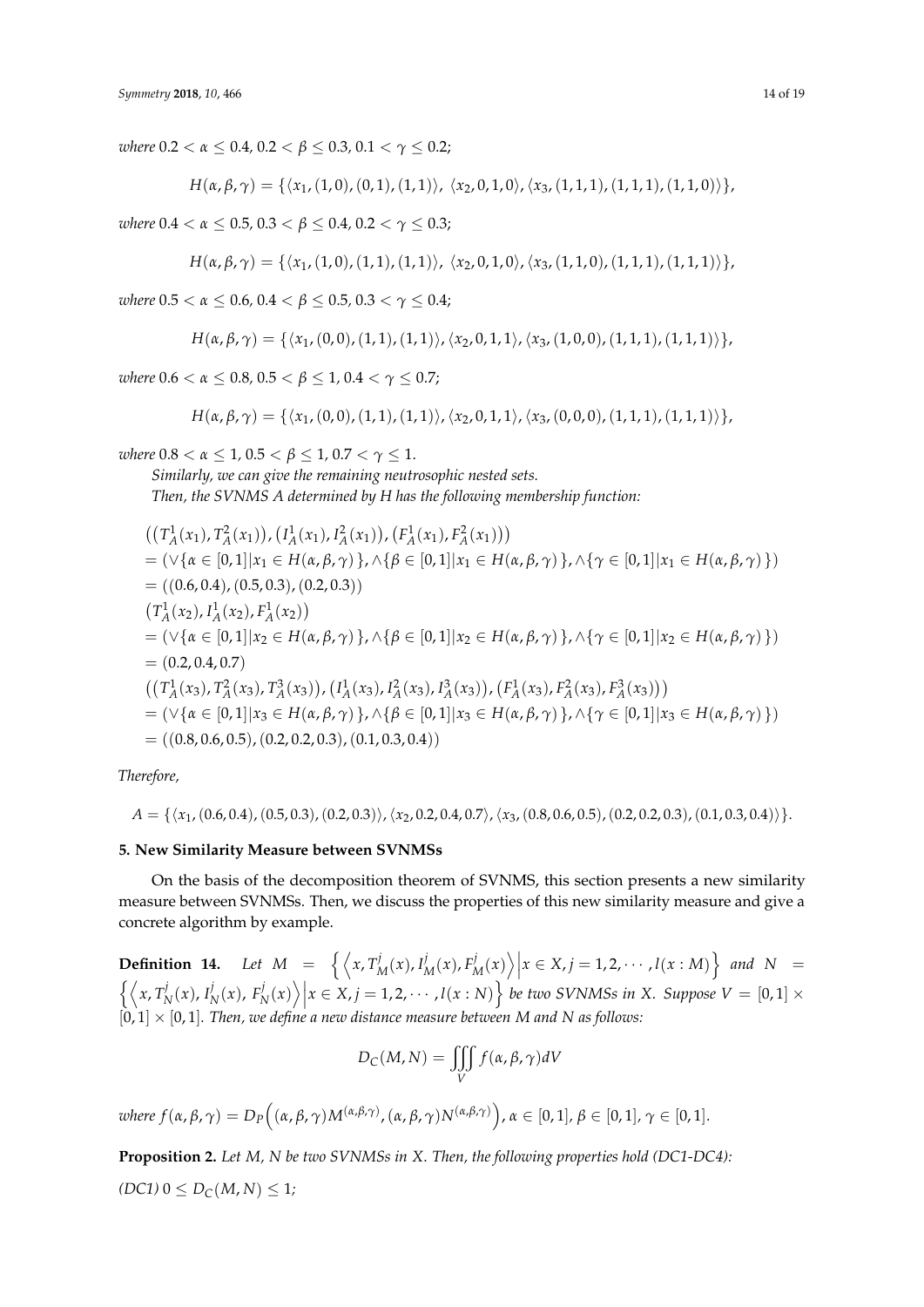*(DC2)*  $D_C(M, N) = 0$  *if and only if*  $M = N$ *;*  $(DC3) D<sub>C</sub>(M, N) = D<sub>C</sub>(M, N);$ *(DC4)* If *Q* is a SVNMS in X and  $M \subseteq N \subseteq Q$ , then,  $D_C(M, Q) \le D_C(M, N) + D_C(N, Q)$  for  $P > 0$ .

According to the relationship between distance measure and similarity measures, we can introduce two distance-based similarity measures between *M* and *N*:

$$
S_{C1}(M,N) = 1 - D_C(M,N)
$$
\n(25)

$$
S_{C2}(M,N) = \frac{1 - D_C(M,N)}{1 + D_C(M,N)}
$$
\n(26)

**Proposition 3.** Let  $M, N \in SVMS(X)$ . The distance-based similarity measures  $S_{C}$   $(M, N)$ ,  $(f = 1, 2)$ *hold the following properties (SC1-SC4):*

 $(SC1)$   $0 \leq S_{Cf}(M, N) \leq 1$ *;*  $(SC2)$   $S_{C}$ <sub>f</sub> $(M, N) = 1$  *if and only if*  $M = N$ ;  $(SC3) S_{Cf}(M, N) = S_{Cf}(N, M);$ *(SC4) If Q is a SVNMS in X and*  $M \subseteq N \subseteq Q$ , then  $S_{C}f(M,Q) \leq S_{C}f(M,N) + S_{C}f(N,Q)$ .

**Proof.** The proofs of proposition 2 and 3 are straightforward.  $\Box$ 

This method is based on the cut sets, and uses the idea of the decomposition theorem to convert the similarity measure between the two SVNMSs into the similarity measure between the corresponding special SVNMSs. Now, let us use a concrete example to illustrate the specific algorithm.

**Example 3.** *Let*  $X = \{x_1, x_2, x_3\}$ ,  $M, N \in \text{SVMMS}(X)$ . *That is, M* = { $\langle x_1,(0.7, 0.8),(0.1, 0.2),(0.2, 0.3)\rangle$ , $\langle x_2,(0.5, 0.6),(0.2, 0.3),(0.4, 0.5)\rangle$ }*, N* =  $\{\langle x_1,(0.5, 0.6), (0.1, 0.2), (0.4, 0.5)\rangle, \langle x_2,(0.6, 0.7), (0.1, 0.2), (0.7, 0.8)\rangle\}.$ 

*According to the values of*  $T_M^j(x_i)$ *,*  $T_N^j$ *N* (*xi*)(*i* = 1, 2; *j* = 1, 2)*, we divide the interval* [0, 1] *of α into 5 subintervals:* [0, 0.5]*,* (0.5, 0.6]*,* (0.6, 0.7]*,* (0.7, 0.8]*,* (0.8, 1]*. Similarly, we can obtain 4 subintervals of β:* [0, 0.1]*,* (0.1, 0.2]*,* (0.2, 0.3]*,* (0.3, 1]*, and 7 subintervals of γ:* [0, 0.2]*,* (0.2, 0.3]*,* (0.3, 0.4]*,* (0.4, 0.5]*,* (0.5, 0.7]*,* (0.7, 0.8]*,* (0.8, 1]*. Thus, we have 140 interval combinations of α, β, and γ, take* 0 ≤ *α* ≤ 0.5*,* 0.2 < *β* ≤ 0.3*,*  $0.7 < \gamma \leq 0.8$  for example. In this way, for each combination of interval, we can get the corresponding  $M^{(\alpha,\beta,\gamma)}$ ,  $N^{(\alpha,\beta,\gamma)}$  and  $(\alpha,\beta,\gamma)M^{(\alpha,\beta,\gamma)}$ ,  $(\alpha,\beta,\gamma)N^{(\alpha,\beta,\gamma)}$ . Based on the above results, the process is as follows:

Step1, calculate  $f(\alpha,\beta,\gamma)=D_P\Big((\alpha,\beta,\gamma)M^{(\alpha,\beta,\gamma)},(\alpha,\beta,\gamma)N^{(\alpha,\beta,\gamma)}\Big)$  in every interval combination. *Step2, use Equation (24) to perform the integral operation on*  $f(\alpha, \beta, \gamma)$  *<i>over*  $V = [0, 1] \times [0, 1] \times [0, 1]$ *, and get D*<sub>*C*</sub>(*M*, *N*) = 0.2206.

*Step3, using Equation (25) and (26), we can get*  $S_{C1}(M, N) = 0.7794$  *and*  $S_{C2}(M, N) = 0.6385$ *.* 

### <span id="page-14-0"></span>**6. Application of New Similarity Measures in Multicriteria Decision-Making Problems**

In this section, the new similarity measure is applied to a medical diagnosis problem. Next, we use the typical examples in [\[14\]](#page-17-6) to verify the feasibility and effectiveness of the new similarity measure proposed in Section [5.](#page-13-0) Furthermore, we analyze the uniqueness of the new similarity measure by comparing the results with other similarity measures.

Assume that  $I = \{I_1, I_2, I_3, I_4\}$  represents 4 patients, set  $R = \{R_1, R_2, R_3, R_4\} = \{v \text{iral fever, } R_2, R_4, R_5, R_6, R_7\}$ tuberculosis, typhoid, throat disease} indicates 4 diseases, and set  $S = \{S_1, S_2, S_3, S_4\}$  = {temperature, cough, sore throat, headache, body pain} indicates 5 symptoms. In medical diagnosis, in order to obtain a more accurate diagnosis, the doctor collects symptom information for the same patient at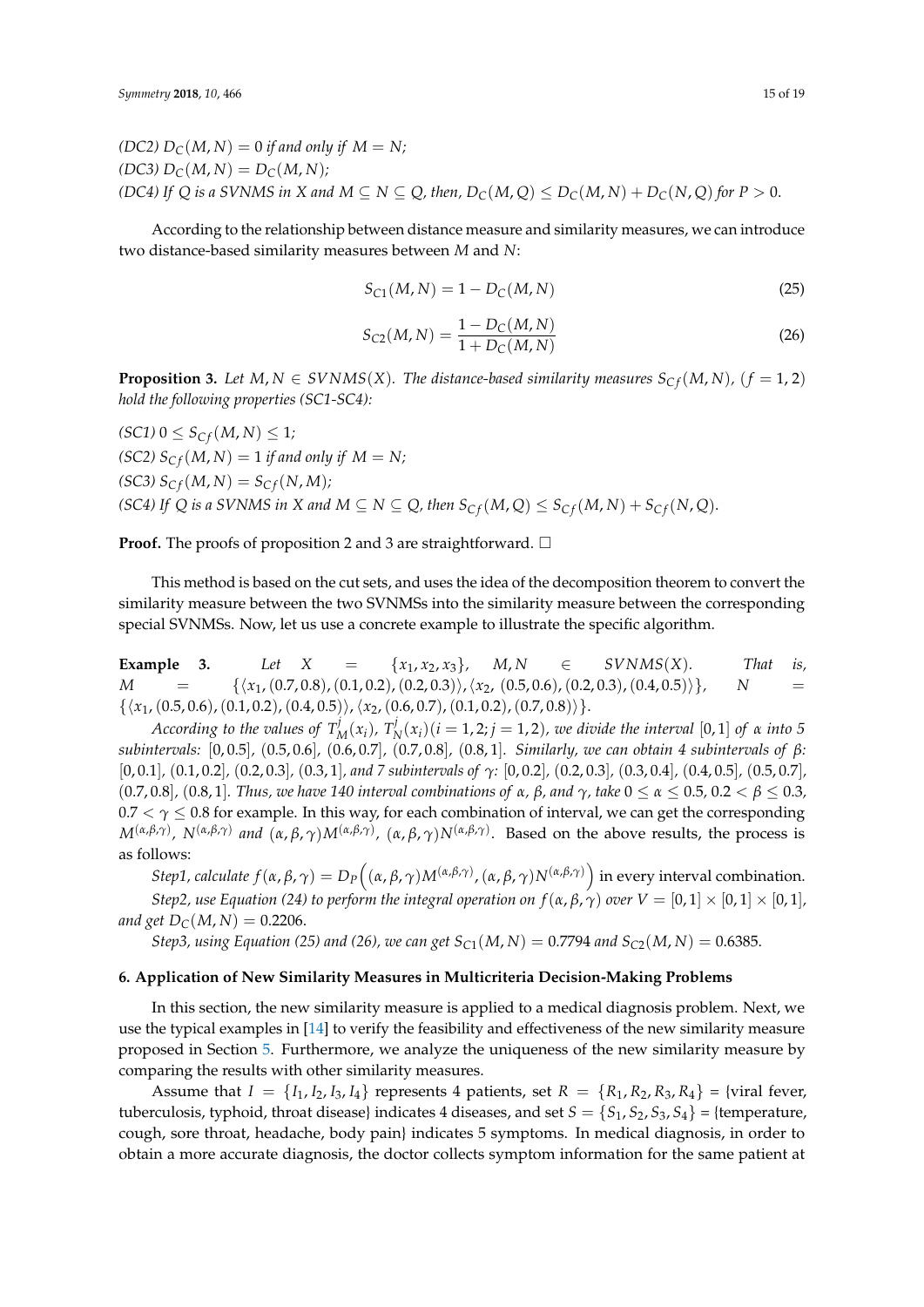different times of the day. Therefore, we use the following SVNMSs to indicate the affiliation between the patient and the symptom:

$$
I_1 = \{\langle S_1, (0.8, 0.6, 05), (0.3, 0.2, 0.1), (0.4, 0.2, 0.1)\rangle, \langle S_2, (0.5, 0.4, 0.3), (0.4, 0.4, 0.3), (0.6, 0.3, 0.4)\rangle
$$
  
\n
$$
\langle S_3, (0.2, 0.1, 0.0), (0.3, 0.2, 0.2), (0.8, 0.7, 0.7)\rangle, \langle S_4, (0.7, 0.6, 0.5), (0.3, 0.2, 0.1), (0.4, 0.3, 0.2)\rangle
$$
  
\n
$$
\langle S_5, (0.4, 0.3, 0.2), (0.6, 0.5, 0.5), (0.6, 0.4, 0.4)\rangle;
$$
  
\n
$$
I_2 = \{\langle S_1, (0.5, 0.4, 0.3), (0.3, 0.3, 0.2), (0.5, 0.4, 0.4)\rangle, \langle S_2, (0.9, 0.8, 0.7), (0.2, 0.1, 0.1), (0.2, 0.1, 0.0)\rangle
$$
  
\n
$$
\langle S_3, (0.6, 0.5, 0.4), (0.3, 0.2, 0.2), (0.4, 0.3, 0.3)\rangle, \langle S_4, (0.6, 0.4, 0.3), (0.3, 0.1, 0.1), (0.7, 0.7, 0.3)\rangle
$$
  
\n
$$
\langle S_5, (0.8, 0.7, 0.5), (0.4, 0.3, 0.1), (0.3, 0.2, 0.1)\rangle;
$$
  
\n
$$
I_3 = \{\langle S_1, (0.2, 0.1, 0.1), (0.3, 0.2, 0.2), (0.8, 0.7, 0.6)\rangle, \langle S_2, (0.3, 0.2, 0.2), (0.4, 0.2, 0.2), (0.7, 0.6, 0.5)\rangle
$$
  
\n
$$
\langle S_5, (0.4, 0.4, 0.3), (0.4, 0.3, 0.2), (
$$

Then, the affiliation between the symptoms and the disease is represented by the following SVNMSs:

 $\langle S_5, (0.5, 0.1, 0.1), (0.3, 0.3, 0.2), (0.6, 0.5, 0.4) \rangle.$ 

|  |  | $R_1 = {\langle \langle S_1, 0.8, 0.1, 0.1 \rangle, \langle S_2, 0.2, 0.7, 0.1 \rangle, \langle S_3, 0.3, 0.5, 0.2 \rangle, \langle S_4, 0.5, 0.3, 0.2 \rangle, \langle S_5, 0.5, 0.4, 0.1 \rangle};$ |  |  |
|--|--|-------------------------------------------------------------------------------------------------------------------------------------------------------------------------------------------------------|--|--|
|  |  | $R_2 = \{ \langle S_1, 0.2, 0.7, 0.1 \rangle, \langle S_2, 0.9, 0.0, 0.1 \rangle, \langle S_3, 0.7, 0.2, 0.1 \rangle, \langle S_4, 0.6, 0.3, 0.1 \rangle, \langle S_4, 0.7, 0.2, 0.1 \rangle \};$     |  |  |
|  |  | $R_3 = \{ \langle S_1, 0.5, 0.3, 0.2 \rangle, \langle S_2, 0.3, 0.5, 0.2 \rangle, \langle S_3, 0.2, 0.7, 0.1 \rangle, \langle S_4, 0.2, 0.6, 0.2 \rangle, \langle S_5, 0.4, 0.4, 0.2 \rangle \};$     |  |  |
|  |  | $R_4 = {\langle \langle 5_1, 0.1, 0.7, 0.2 \rangle, \langle 5_2, 0.3, 0.6, 0.1 \rangle, \langle 5_3, 0.8, 0.1, 0.1 \rangle, \langle 5_4, 0.1, 0.8, 0.1 \rangle, \langle 5_5, 0.1, 0.8, 0.1 \rangle}.$ |  |  |

<span id="page-15-0"></span>Then, by Definition 14, we use Equations (24) and (25) to get the similarity  $S_{C1}(I_i, R_j)$  between each patient  $I_i(i = 1, 2, 3, 4)$  and disease  $R_i(i = 1, 2, 3, 4)$ , which are shown in Table [1.](#page-15-0) Similarly, we use Equations (24) and (26) to get the similarity  $S_{C2}(I_i, R_j)$  between each patient  $I_i(i = 1, 2, 3, 4)$  and disease  $R$ <sup>*j*</sup>( $j = 1, 2, 3, 4$ ), which are shown in Table [2.](#page-15-1)

|    | $R_1$<br>(Viral fever) | R,<br>(Tuberculosis) | $R_{3}$<br>(Typhoid) | $R_4$<br>(Troat Disease) |
|----|------------------------|----------------------|----------------------|--------------------------|
| ı1 | 0.6927                 | 0.6616               | 0.6934               | 0.6694                   |
| l2 | 0.6417                 | 0.6632               | 0.6458               | 0.6414                   |
| 13 | 0.6896                 | 0.6820               | 0.6881               | 0.7011                   |
| 14 | 0.6966                 | 0.6850               | 0.7156               | 0.6923                   |

**Table 1.** Similarity values of  $S_{C1}(I_i, R_j)$ .

**Table 2.** Similarity values of  $S_{C2}(I_i, R_j)$ .

<span id="page-15-1"></span>

|    | $R_1$<br>(Viral fever) | R <sub>2</sub><br>(Tuberculosis) | $R_3$<br>(Typhoid) | $R_4$<br>(Troat Disease) |
|----|------------------------|----------------------------------|--------------------|--------------------------|
| 11 | 0.5299                 | 0.4943                           | 0.5307             | 0.5031                   |
| l2 | 0.4724                 | 0.4961                           | 0.4769             | 0.4721                   |
| 13 | 0.5263                 | 0.5175                           | 0.5245             | 0.5398                   |
| 14 | 0.5344                 | 0.5209                           | 0.5571             | 0.5294                   |

It is well known that the closeness of the relationship between two SVNMSs can be described by the similarity between the two, that is, the greater the similarity, the closer the relationship is. As can be seen from Tables [1](#page-15-0) and [2,](#page-15-1) for these four diseases, by comparison, we can determine the most similar disease to each patient and get the get the most realistic diagnosis: patient *I*<sup>1</sup> suffers from typhoid,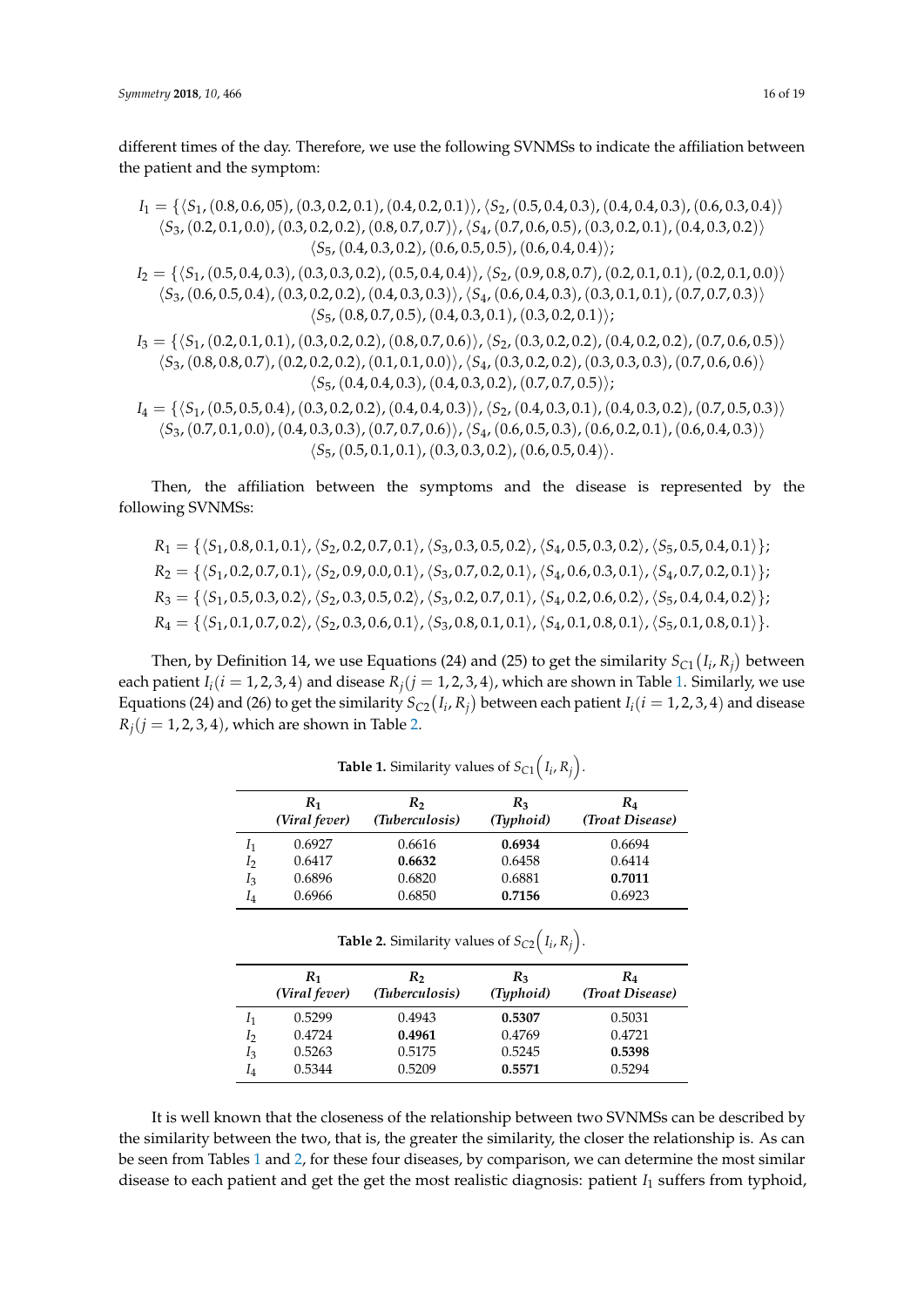patient *I*<sup>2</sup> suffers from tuberculosis, patient *I*<sup>3</sup> suffers from throat disease, and patient *I*<sup>4</sup> also suffers from typhoid.

The dice similarity measures proposed in [\[11\]](#page-17-3) are applied to the decision-making example, and the diagnosis is that patient  $I_1$  suffers from typhoid, patient  $I_2$  suffers from viral fever, patient  $I_3$ suffers from typhoid, and patient *I*<sup>4</sup> suffers from tuberculosis. The distance-based similarity measures proposed in [\[14\]](#page-17-6) also are applied in this decision-making example, and the diagnosis is that patient *I*<sup>1</sup> suffers from viral fever, patient *I*<sup>2</sup> suffers from tuberculosis, patient *I*<sup>3</sup> suffers from typhoid, and patient *I*<sup>4</sup> suffers from typhoid.

By analyzing and comparing the diagnostic results obtained by the three methods, we found that when using the new similarity to calculate, the diagnosis of disease in patient  $I_1$  is consistent with  $[11]$ and the diagnosis of patients *I*<sup>2</sup> and *I*<sup>4</sup> was consistent with [\[14\]](#page-17-6), indicating that this method is more effective, because the results are closer to the actual situation.

According to the above comparative analysis, the method proposed in this paper has the following advantages: (1) The new similarity measure under the SVNMSs environment can deal with the indeterminacy and inconsistent information which exists in decision-making problems, that is, it can be effectively used in many practical applications. (2) The new similarity measure is based on the cut sets, with the decomposition theorem and the representation theorem as the main ideas, and the integral as the main mathematical tool. Therefore, it has a solid mathematical theoretical basis. (3) This method can make full use of all the information of SVNMSs, and use the idea of splitting and summing to simplify complex problem, provide a simple and effective method for solving practical problems.

#### <span id="page-16-3"></span>**7. Conclusions**

This paper first systematically discussed 8 properties of the union, intersection and complement of the single-valued neutrosophic multisets (SVNMSs), and showed that the complementation is no longer true in SVNMS by the counterexample. Secondly, this paper proposed the notions of cut sets and strong cut sets of SVNMSs and presented the related properties. On the basis of cut set sand strong cut sets, the decomposition theorem and representation theorem of SVNMSs were established and proved. The decomposition theorem realizes the transformation of SVNMSs and special SVNMSs. Thirdly, based on the decomposition theorem, we transformed the similarity between SVNMSs into the similarity between special SVNMSs. Therefore, we used the integral to give a new method to calculate the similarity between SVNMSs. The conceptions of new similarity measures were introduced, and its feasibility and effectiveness in multi-attribute decision making were verified accordinng to a typical example. Further, the uniqueness of the new similarity measure was analyzed by comparing the results with other similarity measures. The results obtained have a significant meaning for further theoretical research of SVNMSs. As the next research topic, we will explore the fuzzy measure and fuzzy integral of SVNMSs. In the future, we will discuss the integration of the related topics, such as neutrosophic set (multiset), fuzzy set (multiset), rough set, soft set and algebra systems (see [\[30](#page-17-12)[–32,](#page-18-0)[37–](#page-18-3)[39\]](#page-18-4)).

**Author Contributions:** All authors have contributed equally to this paper. The original idea of the study was proposed by X.Z., he also completed the preparation of the paper; X.Z. and Q.H conceived and designed the experiment; Q.H analyzed the experimental data and wrote the paper; The revision and submission of the paper was completed by X.Z. and Q.H.

**Funding:** This research was funded by National Natural Science Foundation of China grant number 61573240.

**Conflicts of Interest:** The authors declare no conflict of interest.

## **References**

- <span id="page-16-0"></span>1. Smarandache, F. *Neutrosophy: Neutrosophic Probability, Set, and Logic: Analytic Synthesis and Synthetic Analysis*; American Research Press: Santa Fe, NM, USA, 1998.
- <span id="page-16-1"></span>2. Atanassov, K. Intuitionistic fuzzy sets. *Fuzzy Sets Syst.* **1986**, *20*, 87–96. [\[CrossRef\]](http://dx.doi.org/10.1016/S0165-0114(86)80034-3)
- <span id="page-16-2"></span>3. Wang, H.; Smarandache, F.; Sunderraman, R.; Zhang, Y.Q. Interval neutrosophic sets and logic: Theory and applications in computing. *Comput. Sci.* **2012**, *65*, 87.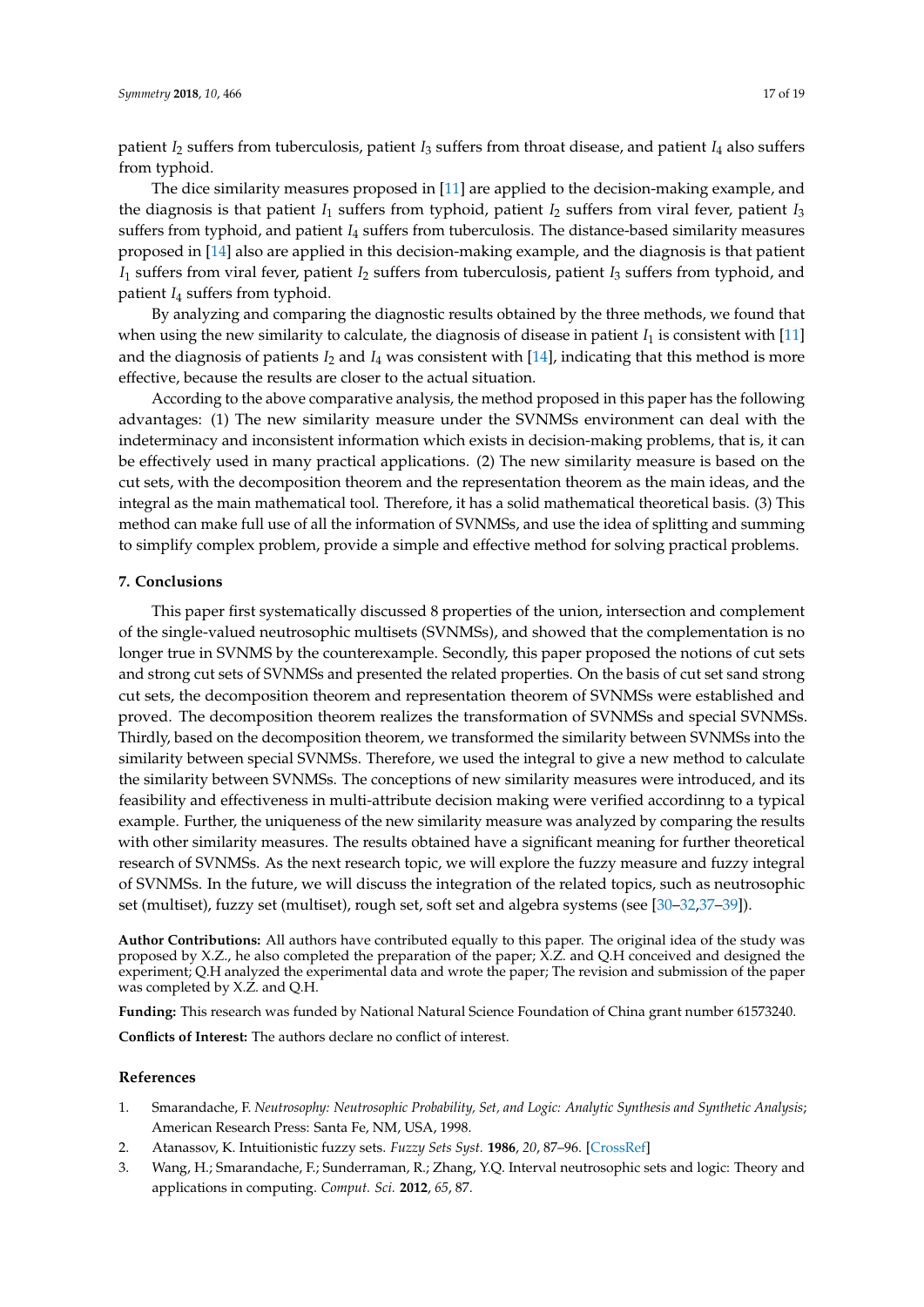- <span id="page-17-0"></span>4. Pramanik, S.; Pramanik, S.; Giri, B.C. TOPSIS method for multi-attribute group decision-making under single-valued neutrosophic environment. *Neural Comput. Appl.* **2016**, *27*, 727–737.
- 5. Liu, P.; Wang, Y. Multiple attribute decision-making method based on single-valued neutrosophic normalized weighted Bonferroni mean. *Neural Comput. Appl.* **2014**, *25*, 2001–2010. [\[CrossRef\]](http://dx.doi.org/10.1007/s00521-014-1688-8)
- 6. Ye, J. Multicriteria decision-making method using the correlation coefficient under single-valued neutrosophic environment. *Int. J. Gen. Syst.* **2013**, *42*, 386–394. [\[CrossRef\]](http://dx.doi.org/10.1080/03081079.2012.761609)
- 7. Ye, J. Single valued neutrosophic cross-entropy for multicriteria decision making problems. *Appl. Math. Model.* **2014**, *38*, 1170–1175. [\[CrossRef\]](http://dx.doi.org/10.1016/j.apm.2013.07.020)
- 8. Pramanik, S.; Dalapati, S.; Alam, S.; Roy, T.K. NS-Cross entropy-based MAGDM under single-valued neutrosophic set environment. *Inf. Polity* **2018**, *9*, 37.
- <span id="page-17-1"></span>9. Ye, J. Single-valued neutrosophic minimum spanning tree and its clustering method. *J. Intell. Syst.* **2014**, *23*, 311–324. [\[CrossRef\]](http://dx.doi.org/10.1515/jisys-2013-0075)
- <span id="page-17-2"></span>10. Yager, R. On the theory of bags. *Int. J. Gen. Syst.* **1986**, *13*, 23–27. [\[CrossRef\]](http://dx.doi.org/10.1080/03081078608934952)
- <span id="page-17-3"></span>11. Ye, S.; Ye, J. Dice similarity measure between single valued neutrosophic multisets and its application in medical diagnosis. *Neutrosophic Sets Syst.* **2014**, *6*, 48–53.
- <span id="page-17-4"></span>12. Miyamoto, S. Fuzzy multisets and their generalizations. *Workshop Multisets Process* **2000**, *353*, 225–236.
- <span id="page-17-5"></span>13. Miyamoto, S. Multisets and fuzzy multisets as a framework of information systems. *Model. Decis. Artif. Intell.* **2004**, *3131*, 27–40.
- <span id="page-17-6"></span>14. Ye, S.; Fu, J.; Ye, J. Medical diagnosis using distance-based similarity measures of single valued neutrosophic multisets. *Neutrosophic Sets Syst.* **2015**, *7*, 47–52.
- 15. Pramanik, S.; Dey, P.P.; Giri, B.C. Hybrid vector similarity measure of single valued refined neutrosophic sets to multi-attribute decision making problems. *Neural Comput. Appl.* **2015**, *28*, 1–14.
- <span id="page-17-13"></span>16. Fan, C.; Ye, J. The cosine measure of refined-single valued neutrosophic sets and refined-interval neutrosophic sets for multiple attribute decision-making. *J. Intell. Fuzzy Syst.* **2017**, *33*, 2281–2289. [\[CrossRef\]](http://dx.doi.org/10.3233/JIFS-17270)
- 17. Garg, H.; Nancy. Some new biparametric distance measures on single-valued neutrosophic sets with applications to pattern recognition and medical diagnosis. *Information* **2017**, *8*, 162. [\[CrossRef\]](http://dx.doi.org/10.3390/info8040162)
- <span id="page-17-7"></span>18. Ye, J. Single-valued neutrosophic similarity measures based on cotangent function and their application in the fault diagnosis of steam turbine. *Soft Comput.* **2017**, *21*, 817–825. [\[CrossRef\]](http://dx.doi.org/10.1007/s00500-015-1818-y)
- <span id="page-17-8"></span>19. Zhang, X.; Pei, D.; Dai, J. Fuzzy mathematics and rough set theory. *Beijing Tsinghua Univ. Process.* **2013**, *20–59*, 100–204.
- <span id="page-17-9"></span>20. Szmidt, E.; Kacprzyk, J. Distances between intuitionistic fuzzy sets. *Fuzzy Sets Syst.* **2000**, *114*, 505–518. [\[CrossRef\]](http://dx.doi.org/10.1016/S0165-0114(98)00244-9)
- 21. Li, M. Cut sets of intuitionistic fuzzy sets. *J. Liaoning Norm. Univ.* **2002**, *1*, 28–33.
- 22. Yuan, X.; Li, H.; Sun, K. The cut sets, decomposition theorems and representation theorems on intuitionistic fuzzy sets and interval valued fuzzy sets. *Sci. China (Inf. Sci.)* **2011**, *54*, 91–110. [\[CrossRef\]](http://dx.doi.org/10.1007/s11432-010-4078-6)
- 23. Zhang, C.; Guo, J.; Zhao, Z.; Pei, B. Decomposition theorem of interval-valued fuzzy sets and calculation of similarity measure. *J. Liaoning Tech. Univ. (Nat. Sci.)* **2015**, *34*, 1312–1315.
- 24. Yuan, X.; Li, H.; Lee, E.S. Three new cut sets of fuzzy sets and new theories of fuzzy sets. *Comput. Math. Appl.* **2009**, *57*, 691–701. [\[CrossRef\]](http://dx.doi.org/10.1016/j.camwa.2008.05.044)
- 25. Luka, G.; Vadim, K.; Makarov, K.A.; Kreå¡Imir, V. Representation theorems for indefinite quadratic forms revisited. *Mathematika* **2013**, *59*, 169–189.
- 26. Alcantud, J.C.R.; Torra, V. Decomposition theorems and extension principles for hesitant fuzzy sets. *Inf. Fusion* **2018**, *41*, 48–56. [\[CrossRef\]](http://dx.doi.org/10.1016/j.inffus.2017.08.005)
- 27. Li, J.; Li, H. The cut sets, decomposition theorems and representation theorems on R¯-fuzzy sets. *Int. J. Inf. Syst. Sci.* **2010**, *6*, 61–71.
- <span id="page-17-10"></span>28. Wang, F.; Zhang, C.; Xia, X. Equivalence of the cut sets-based decomposition theorems and representation theorems on intuitionistic fuzzy sets and interval-valued fuzzy sets. *Math. Comput. Model.* **2013**, *57*, 1364–1370. [\[CrossRef\]](http://dx.doi.org/10.1016/j.mcm.2012.11.025)
- <span id="page-17-11"></span>29. Singh, D.; Alkali, A.; Isah, A. Some application of *α*-cuts in fuzzy multisets theory. *J. Emerg. Trends Comput. Inf. Sci.* **2014**, *5*, 328–335.
- <span id="page-17-12"></span>30. Zhang, X.H.; Bo, C.X.; Smarandache, F.; Dai, J.H. New inclusion relation of neutrosophic sets with applications and related lattice structure. *Int. J. Mach. Learn. Cybern.* **2018**, *9*, 1753–1763. [\[CrossRef\]](http://dx.doi.org/10.1007/s13042-018-0817-6)